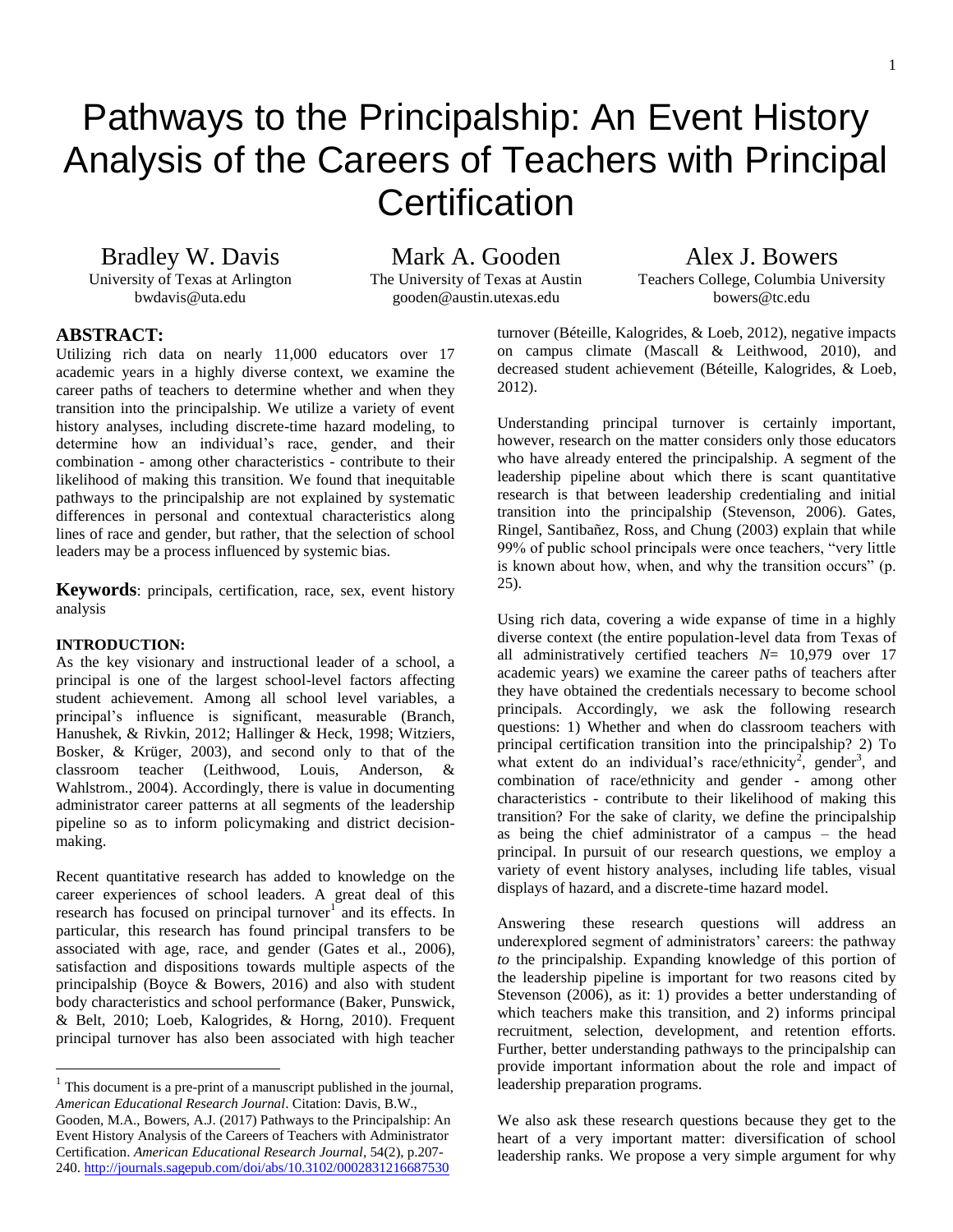equitable race and gender representation amongst principals matters: there is no compelling reason that race and gender representation could not or should not be comparable through all stations of educators, from classroom aides to superintendents. As the critical importance of culturally responsive school leadership (Khalifa, Gooden, & Davis, 2016)<br>grows more apparent, we encourage collective grows more apparent, we encourage collective acknowledgement that the struggle for equitable employment opportunities for educators of all backgrounds is an essential element of the larger effort to dismantle achievement and opportunity gaps (Carter & Welner, 2013; Milner, 2012) that negatively affect minoritized students. Accordingly, our methodology allows us to determine who gets to become a principal, and to what extent the process is racialized and gendered. Further, we uncover the likelihood (whether) of transition into the principalship while also determining how long it takes (when) for this transition to occur, as well as how these measures of likelihood and time might differ for individuals of varying race and gender. Considerations of time are particularly important because any indication that certain groups become principals more quickly than others could be evidence of systemic bias that a simpler analytical approach would fail to uncover.

Moving forward, we begin with a review of relevant literature that sheds light on the teacher-to-principal transition. We then describe the paradigmatic perspective of critical quantitative inquiry and outline the ways it has informed our study. We next explain our methodology by detailing the variables, data structure, and analyses included in our study. Following the methodology section, are our findings, the latter of which informs our discussion. We conclude with an outline of implications for policy and future research.

## **Relevant Literature**

There has been limited quantitative research on pathways to the principalship. In this section, we highlight this limited research by outlining the factors shown to influence teachers' movement into the principalship. We organize these factors thematically into the following groups: race and ethnicity, gender, age and experience, school characteristics, and time. Where applicable, each subsection begins with a review of studies utilizing national data, then transitions to individual state contexts.

#### **Race and Ethnicity**

At the national level, data from the three most recent, publicly available Schools and Staffing Survey (SASS) administrations indicate very modest diversification of principalship ranks in the United States. More specifically, the 2011-12 SASS results indicate that 80.3% of public school principals were White, which is slightly down from 80.9% in 2007-08 and 84.1% in 2003-04 (National Center for Education Statistics, 2016a, 2016b, 2016c). While these data reveal little about the transition process, one could infer that Whites are retiring at greater rates than principals of color and/or that educators of color have encountered more beneficial pathways to the principalship. But such an inference would not tell the full story, as it relies on a White/Non-White binary. Across these administrations of SASS, the percentage of Black principals started at 9.3% in 2003-04 and increased to 10.6 % in 2007-08,

but then decreased slightly to 10.1 % in 2011-12. Similarly, Hispanic principals started at 4.8 % in 2003-04 and increased to 6.5 % in 2007-08, and then increased again but slightly to 6.8 % in 2011-12 showing an upward trend for all three periods. Our point both here and throughout the paper is that narrow perspectives of the school leadership pipeline, which are often reinforced by mainstream educational research, can obscure the asymmetry of pathways experienced by different groups of educators.

State contexts seem to support the notion that educators of color are experiencing increased likelihoods of becoming principals. Interestingly, Gates, Guarino, Santibañez, Brown, Ghosh-Dastidard, and Chung (2004) determined that African American educators were twice as likely as their White peers to become principals in North Carolina. A similar, longitudinal analysis performed by Ringel, Gates, Chung, Brown, and Ghosh-Dastidar (2004) suggested that Hispanic educators in Illinois were more likely than their White counterparts to become principals. This finding is supported by a more recent descriptive analysis by Brown and White (2010) that revealed White representation among Illinois principals had decreased slightly from 82.6% in 2001 to 80.8% in 2008.

DeAngelis and Kawakyu O'Connor (2012) found that Illinois educators of color with principal certification were significantly more likely than their White peers to apply for administrative positions. However, in a separate model determining the likelihood of being offered an administrative position, DeAngelis and Kawakyu O'Connor found no statistically significant difference between that of White respondents and respondents of color. The authors also found that respondents of color working in urban locales were "marginally" less likely to accept administrative job offers than their White respondents, however the statistical significance for that particular finding was  $p \leq .10$ .

Fuller, et al. (2007) estimated the probability of Texas teachers becoming a principal within 10 years of certification. They found that Hispanic certificate holders were more likely than their White peers to become principals, whereas all other groups did not have a statistically significant difference from Whites in their likelihood to become principals. However, a more recent study by Crawford and Fuller (2015) suggests the odds of Black educators and Latino educators in Texas becoming principals within 10 years of certification were lower than those of their White peers.

To summarize, the principalship, nationally, has seen rather modest racial diversification in recent years. Studies performed in North Carolina and Illinois suggest that educators of color have an advantageous likelihood of becoming a principal in relation to that of their White peers. The relationship between race and the probability of becoming a principal in Texas is less clear, and as evidenced by the Fuller et al. (2007) and Crawford and Fuller (2015) studies, is a figure that that seems dependent upon population definition and variables considered. We provide clarity on the Texas context later on in our analysis.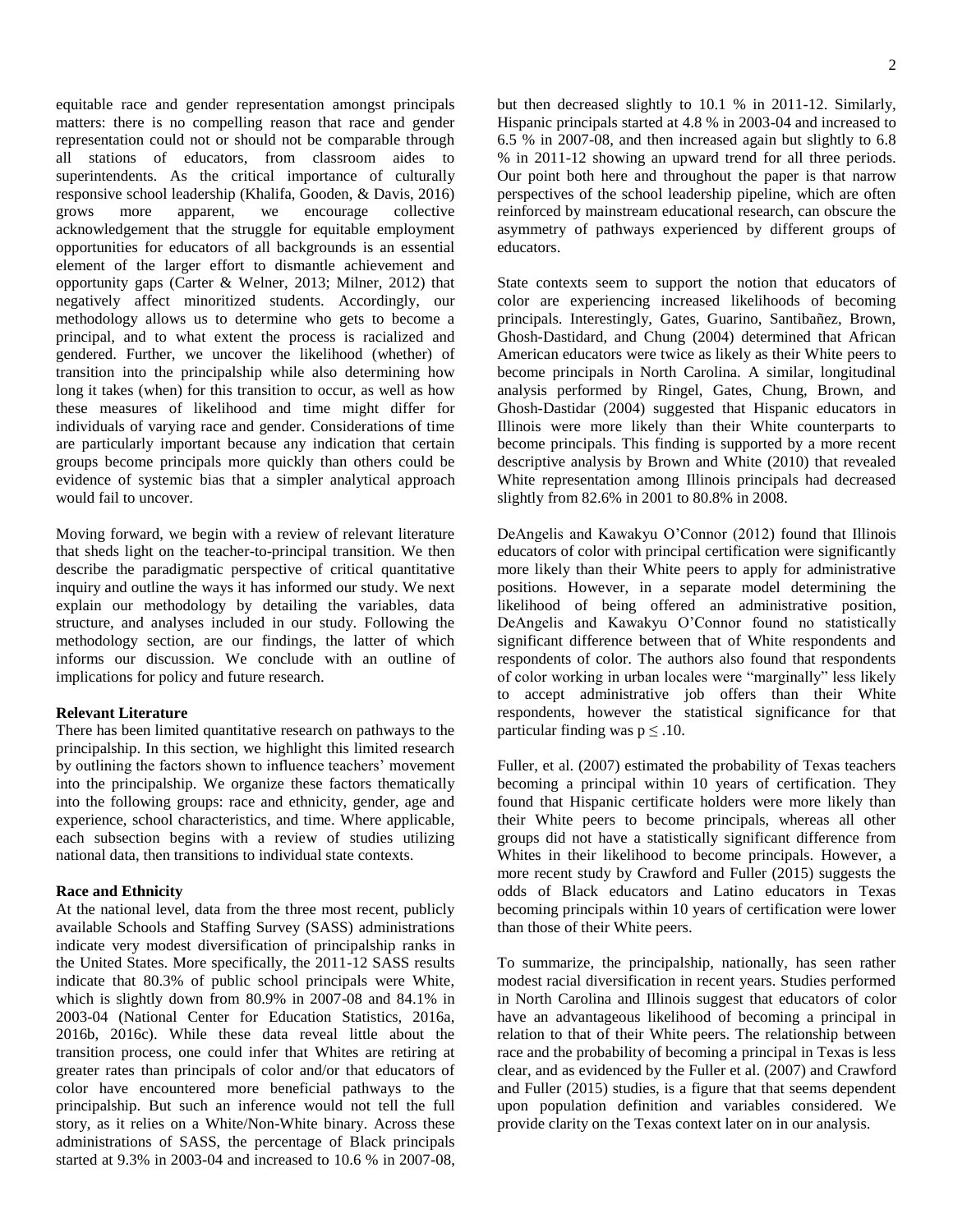#### **Gender**

In their analysis of the nationally representative School and Staffing Survey (SASS), Gates et al. (2003) revealed that female representation among all public school principals had increased from 25% in 1987-88 to 44% in 1999-2000. Data from the 2011-12 SASS indicate that female representation among all public school principals stands at 51.6 % (National Center for Education Statistics, 2016c). While this is an encouraging trend in the gender diversification of the principalship ranks, it is important to note that as of the 2011- 12 school year, 76.1% of teachers were female, meaning that females are severely underrepresented among school principals. We also note that in light of the assumed parity of 51.6%, that in the ranks of secondary principalship (long assumed to be reserved for men), women are still woefully underrepresented (Jean-Marie, 2013).

Ringel et al.'s (2004) previously cited Illinois study revealed that males were 2.5 times more likely than females to become principals. Gates et al.'s North Carolina (2004) study demonstrated that males were twice as likely as females to become principals. Fuller, et al. (2007) found that Texas females were 35% less likely than their male peers to become a principal. Crawford and Fuller (2015) later found that Texas females were only 51% as likely as their male peers to become a principal. Finally, according to Lankford, O'Connell, and Wyckoff (2003), female educators in New York were less likely than males to become a department chair or assistant principal, yet were equally likely to become a head principal. In contrast to all of these studies, DeAngelis and Kawakyu O'Connor (2012) concluded that gender did not play a statistically significant role in any of their models predicting the likelihood for educators to apply for, be offered, or accept campus administrative positions. Taken together, these studies demonstrate that although females account for an increasingly large share of the principalship ranks on a national level, in many state contexts, their likelihood of becoming a principal is substantially less than that of their male peers.

#### **The intersections of race/ethnicity and gender**

Of the aforementioned studies, only Gates et al. (2004) looked at the intersection of race and gender as a contributor to the odds of becoming a principal. Their model included a female \* African American interaction variable which was determined to positively influence North Carolina educators' odds of becoming a principal. African American and female were each interacted with 7 or more variables, meaning that the female \* African American variable's positive contribution to the overall model was highly conditional on other variables, making a straightforward understanding of its effect elusive. The underexploration of the relationship between race/ethnicity and gender exhibited by quantitative studies investigating the teacher-to-principal transition is a major motivator of the present study.

# **Age and Years of Experience**

Nationally, Gates at al. (2003) found the average age of new, public school principals had increased from 43 to 45 between the 1987-88 and 1999-2000 administrations of the Schools and Staffing Survey (SASS). In a similar finding stemming from analysis of New York state data, Papa, Lankford, and Wyckoff (2002) found that the average age of first time principals increased from 44.1 to 45.6 between 1990 and 2000. Crawford and Fuller's (2015) founds that additional years in age increase the odds of Texas educators becoming a principal, but only up until a certain point where it begins to be associated with a decreased odds of becoming a principal.

Ringel et al. (2004) explained that Illinois educators' likelihood of becoming a principal increased with their experience, but decreased once that experience level greatly eclipsed that of the population average. Gates et al.'s (2004) study of North Carolina educators revealed high statistical significance between both years of experience and years of experience squared with the likelihood of becoming a principal. However, these were highly conditional main effects, as each variable was interacted with at least two other terms. Therefore the precise nature of how experience impacted one's odds of becoming a principal was not totally clear in their study. DeAngelis and Kwakyu O'Connor (2012) found that years of experience in education did not have a statistically significant relationship with Illinois educators' odds of applying for, being offered, or accepting an administrative position.

#### **School Characteristics**

Few studies have included controls accounting for the types of schools that aspiring principals are employed in. We outline a few exceptions here that consider school urbanicity and size. Gates et al. (2004) found that the conditional main effects of school urbanicity did not significantly affect North Carolina teachers' likelihood of becoming a principal. Ringel et al. (2004) determined that teachers from schools in rural Illinois were significantly more likely to become principals then those working in suburban and urban contexts. On a related note, they also found that teachers in smaller schools (as determined by total enrollment) were more likely to become principals than those from larger schools. Lankford, O'Connell, and Wyckoff (2003) concluded that New York teachers in urban settings were more likely to enter any administrative role (department chair, assistant principal, or principal) than those teachers outside of urban settings. This latter finding was not broken out by particular role assignment, so we cannot be sure if this finding would remain as such for the principalship alone. Ringel et al. (2004) also concluded that the proportion of students of color within a school was positively associated with a teacher's likelihood of becoming a principal in Illinois, where as Gates et al. (2004) found no statistically significant relationship. Finally, Fuller, et al. (2007) determined that the proportion of economically disadvantaged students in the school in which a teacher is employed has a positive relationship with the odds of that teacher becoming a principal.

#### **Time to the Principalship**

The literature tells us little regarding the amount of time it takes for a teacher to become a principal, once they have fulfilled the licensure requirements to do so. One notable exception comes from Bastian and Henry (2015) who found that, on average, 5.12 years pass between the time that North Carolina teachers complete their principal preparation program and the time that they first assume the principalship.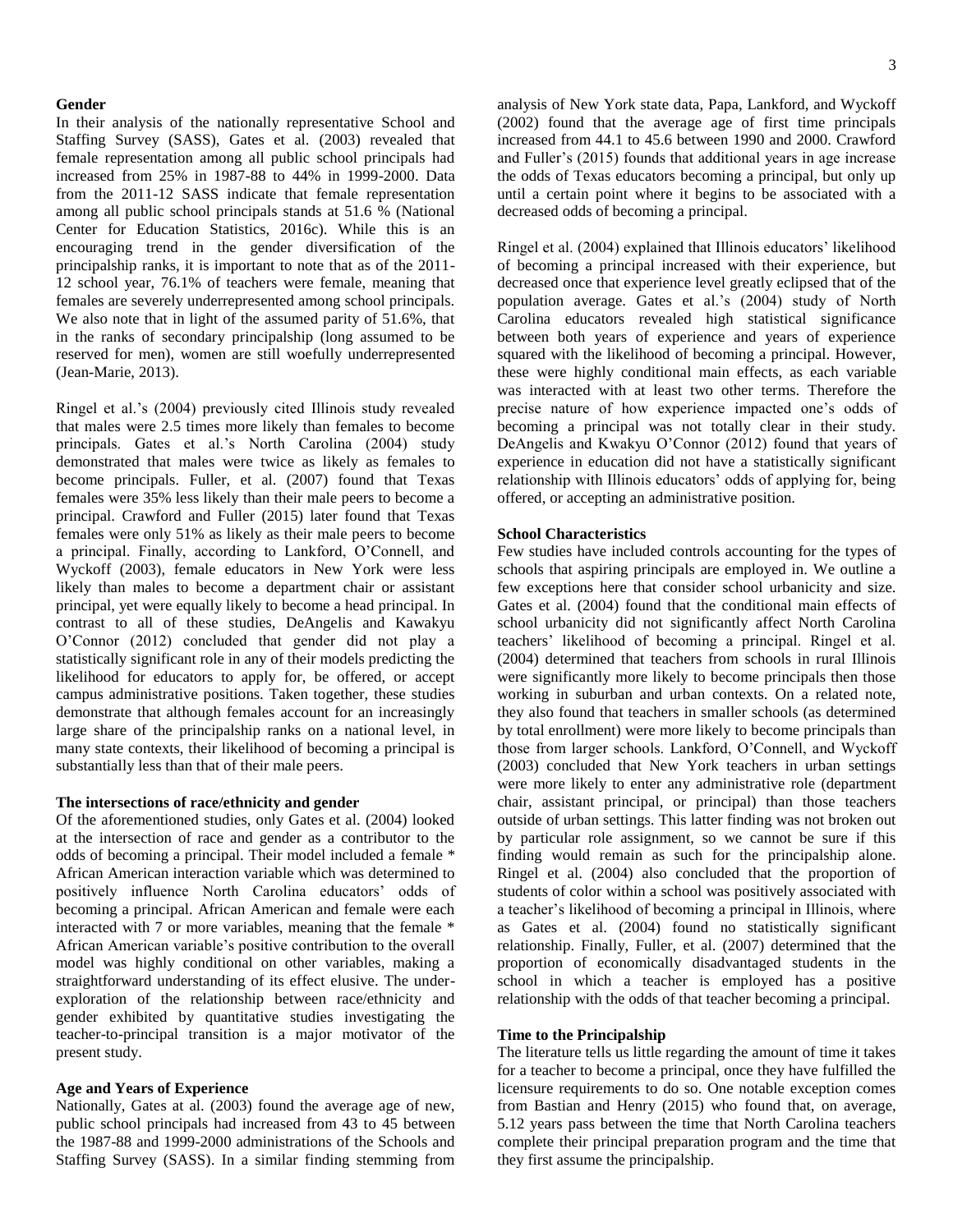In summary, the literature reviewed here evidences the importance of individual and contextual characteristics as influences on pathways to the principalship. What is not clearly evidenced by these studies are the influences of the various intersections of race/ethnicity and gender. Further, we are unaware of any study that brings together all of the areas investigated/represented by the subsections of this literature review as variables when measuring the likelihood of teachers becoming principals.

### **Paradigmatic Perspective**

We draw upon the tenets of critical quantitative inquiry. Practitioners of critical quantitative inquiry are known as *quantitative criticalists* (Stage, 2007; Stage & Wells, 2014). A quantitative criticalist is "a researcher who [uses] quantitative methods to represent educational processes and outcomes to reveal inequities and to identify perpetuation of those that [are] systematic" (Stage  $\&$  Wells, 2014, p. 1). We employ quantitative methods to study the career paths of aspiring principals in order to make sense of the complexity characterizing these paths, particularly relative to different outcomes for individuals at the various intersections of race/ethnicity and gender.

Stage (2007) argues that quantitative criticalists are defined by the questions they ask, more so than the methods they use to answer them. In other words, methodological considerations are important, but quantitative criticalists' efforts toward social justice are primarily channeled through the questions they ask. Consider our second research question as an example, in which we have an explicit interest in understanding the ways that race/ethnicity, gender, and their intersection mediate pathways to the principalship. This question is built upon our literaturesupported presumption that race, ethnicity, and gender are meaningful mediators of the pathway to the principalship, as well as our assertion that there is a more complex story behind the connection to disproportionate placements than that provided in the literature.

Stage and Wells (2014) explain that the quantitative criticalist has three tasks: 1) to use large-scale data to represent inequitable processes, 2) to challenge prevailing approaches to quantitative work and expand its potential for advancing equity-oriented work, and 3) to "delve more deeply into institutional contexts" (p. 3). Our work for this paper satisfies these three tasks, respectively, as follows. First, the expansive nature of the data included in our analyses and the techniques with which we perform our analyses of said data very much represents a large-scale inquiry into the process of administrator selection/assignment already established as inequitable in the literature. Second, the manner by which we examine and interpret our quantitative results and visualize findings, particularly as these relate to the intersectionality of race/ethnicity and gender, represents a substantial departure from past educational administration research of this kind, as illustrated in the literature review. Third and finally, we consider the varying contexts in which aspiring school leaders are engaged, by including in our analyses a multitude of

variables accounting for school and student body characteristics.

In an evaluation of critical quantitative inquiry's potential for contribution to the broader critical project, Baez (2007) implores quantitative criticalists to remain mindful of what "critical" actually means. He argues that certain research questions may be conduits to critical work, however their presence alone does not constitute criticality. That is to say, using quantitative methods to ask equity-oriented questions is not necessarily transformative. Instead, Baez argues, the work of quantitative criticalists should be judged by the extent to which it exposes and critiques the power of taken for granted institutional arrangements, as well as the extent to which it transforms, or makes possible, the transformation of such arrangements (p. 22). We share in Baez' supportive skepticism and revisit these laudable expectations later on.

# **METHODS:**

#### *Population:*

We use data obtained from the Texas Education Agency (TEA) and from the National Center for Education Statistics (NCES) Common Core of Data (CCD). The data from TEA covers four areas: demographics, certification, role assignment, and a host of campus descriptors. These areas allow us to not only determine when an educator first obtained principal certification, but also which campus and in what capacity (role) they were employed (e.g. classroom teacher, assistant principal, principal, etc.) in a given academic year. We complement each observation with time varying characteristics unique to each campus (e.g. relative achievement, enrollment, student characteristics). Finally, each observation contains an urbancentric campus locale code, which was merged from the CCD.

The population of interest for this study is the entire population of all Texas classroom teachers that obtained their initial administrator certification between the 1996-97 and 2005-06 academic years. We elected to restrict our study to this entry window so as to limit the amount of *censoring*, a hallmark of event history analysis, which we discuss in greater detail below. These educators are followed through the 2012-13 academic year, meaning that individuals are tracked for up to 17 academic years. Due to our primary interest for this study focusing on the career paths of campus-based educators, anyone that left the campus setting for a central office position was dropped from the data set. We did this for two reasons. First, we know from the literature that the overwhelming majority of new principals were in campus positions in the previous academic year (Gates et al., 2003; Papa, Lankford, & Wyckoff, 2002). We affirmed this holds true in the Texas context, as we determined that 91.5% of those entering the principalship in a given year were in a campus-based position during the previous year. The second reason we dropped those who went to district-level positions is because including educators not assigned to a campus would create missing data issues, as we would have no campus descriptors to bring in as controls (e.g. achievement, enrollment, locale, etc.). Our final data set contains 90,129 observations of *N*=10,979 unique individuals.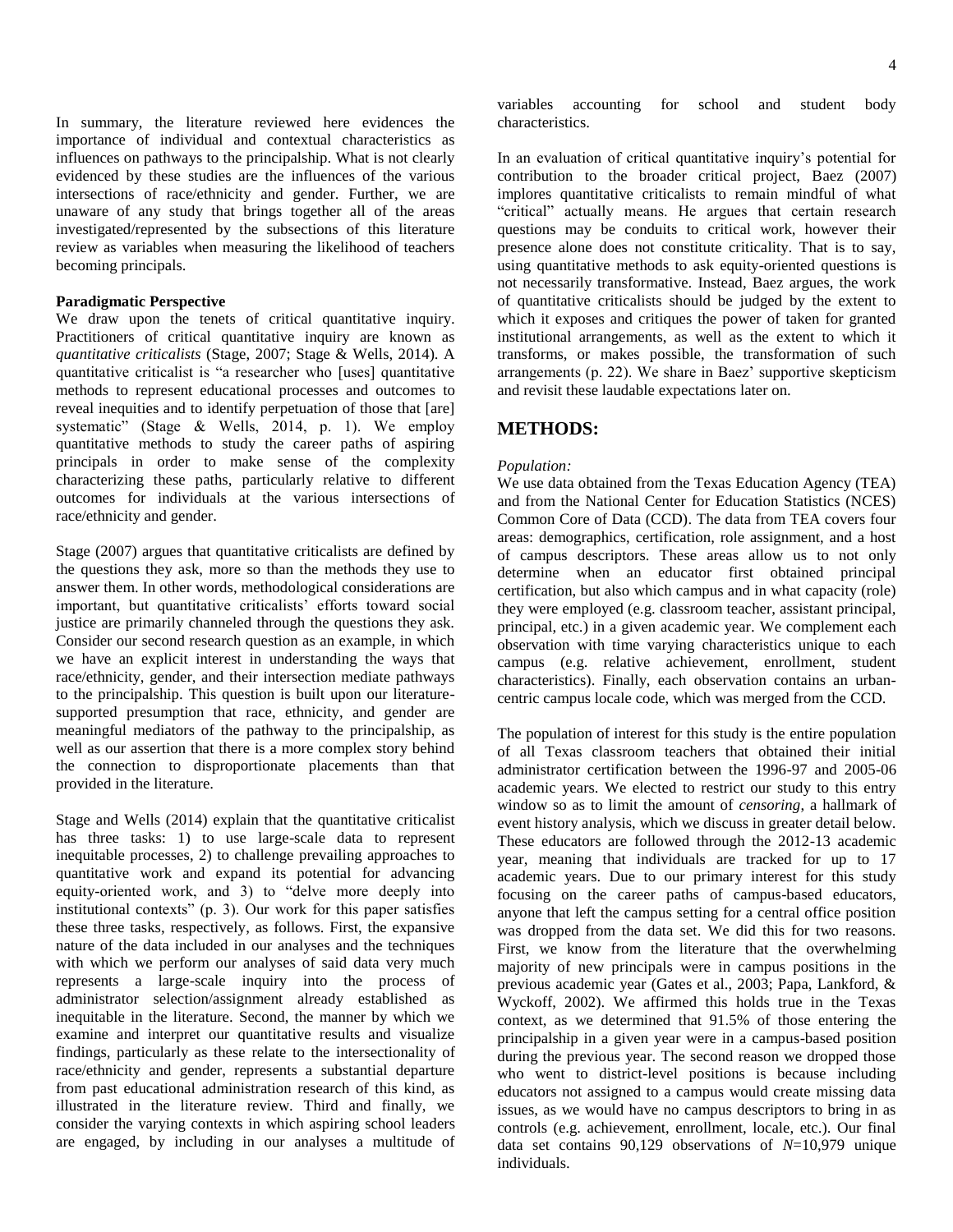Because we have data covering the entire population of interest, means and standard deviation calculations are not estimates of population parameters, but rather direct calculations. Examining the entire population of data when available is recommended in education leadership studies such as the present one, as analyzing the full population as the sample provides a form of unbiased statistical inferences (Bowers, 2010). Further, examining the entire population across a state is recommended when examining policy-relevant matters (Bowers, 2010, 2015). The state of Texas is a particularly rich research setting, due to: 1) the vast size of its school system - 5,058,939 students in 8,555 schools across 1,228 districts in 2012-13 (Texas Education Agency, 2014); 2) the expansive variety of rural, suburban, and urban contexts across which its schools are spread, including two of the five largest metropolitan statistical areas in the United States: Houston and Dallas (Census Bureau, 2014), and 3) the impressive diversity of its student population; 70% children of color in 2012-13 (Texas Education Agency, 2014). Due to its comprehensive and longitudinal nature, our dataset provides a unique opportunity to examine the career movements of administratively certified teachers in Texas over a 17 year period, making our study one of the most extensive examinations of leadership career paths in the literature to date.

#### **Variables**

We drew on prior theory and the educational administration literature to inform our selection of variables. Race/ethnicity was coded as five dummy variables, one for each of the categories used in the study: White, Black, Latino, Asian, and Other. Gender was also entered as a dummy variable named "male" where 0 was made equal to female, and 1 to male. Race/ethnicity and gender interaction terms were also created.

We included several other individual and campus characteristics as controls. Most of these controls were informed by the principal turnover literature, which is better established than studies exploring pathways to the principalship. While turnover studies investigate educators already in the principalship, they still inform transitions within the larger administration pipeline. The variables included in our study are: age (Brown & White, 2010; Crawford & Fuller, 2015; Lankford, O'Connell & Wyckoff, 2003), age squared (Crawford & Fuller, 2015), years of experience in education (Brown & White, 2010; Gates et al., 2003; Papa et al., 2002; Ringel et al., 2004), years of experience in education squared, the number of concurrent years employed with present school district, school size<sup>4</sup> (Gates et al., 2003; Lankford, et al., 2003; Papa, et al., 2002), urbanicity of school<sup>5</sup> (Brown & White, 2010; Gates et al., 2003; Gates et al., 2003; Ringel, et al., 2004), and a collection of time-lagged campus enrollment characteristics. All but one of the time-lagged campus level characteristics are student population descriptors, and include the percentage of economically disadvantaged (Brown & White, 2010; Fuller et al., 2007; Gates et al., 2003), Black, Latino, and Asian students on a campus (Brown & White, 2010; Gates et al., 2003; Papa, et al., 2002; Ringel, et al., 2004). The other time-lagged campus level independent variable is the campus accountability rating<sup>6</sup>, which is assigned to schools by

TEA each year. This variable, which is recorded on a four point ordinal scale, is meant to act as a broad measure of campus performance and reflects ratings of *academically unacceptable, acceptable, recognized,* and *commended*.

There are two years in our data set that TEA did not report accountability ratings for schools (2002-03 and 2011-12). To maximize the usability of our data set and include all 17 years, we imputed these two missing data points via multinomial logistic regression using Stata's multiple imputation (MI) function (StataCorp, 2013). Following conventions to ensure compatibility between our imputation model and final analyses (StataCorp, 2013), we utilized all variables employed in our final analyses as part of our 100-iteration imputation process.

For each observation in our data set, the time-lagged variables correspond with the campus the individual was assigned to in the previous school year. These control variables are intended to account for factors that contribute to employers' perceptions of candidate quality as well as variance in the amount and recurrence of administrative vacancies aspirants can move into. The quadratic terms of age squared and years of experience squared were used because our exploratory analysis revealed nonlinear relationships between those variables and the probability of being a head principal. All continuous independent variables in the data set were z-scored (standardized). Finally, it may seem that including variables for age, years with district, and years in the profession would introduce multicollinearity issues, as they are all measures of time that are tied to individuals. To ensure this was not the case, variance inflation factors (VIFs) were calculated for *all* independent variables to ensure their acceptable inclusion.

#### **Analysis**

Our first research question explicitly asks about the influence of time upon the likelihood of a particular event (the teacher-toprincipal transition), therefore we deemed survival analysis as most appropriate. More specifically, we constructed a life table and employed discrete-time hazard modeling. Following the recommendations of the literature on survival analysis (Singer & Willett, 2003) we structured our dataset in person-period format, meaning that each unique individual has a separate row/observation for each time period they appear in the data set. For each period that an individual appears in the data set, they are at "risk" of experiencing the event of interest. In the case of the present study, individuals are at "risk" of becoming a head principal.

Our life table includes the period-specific survival and hazard functions, which are the rolling likelihood of remaining ("survival") outside the principalship, and the "hazard" of experiencing the event of becoming a principal, respectively. Person-period survival and hazard modeling controls for the conditional dependence inherent within a longitudinal dataset, an issue encountered across many research domains in education (Baker, Punswick, & Belt, 2010; Bowers, 2010; Bowers & Lee, 2013; Bowers & Chen, 2015; DeAngelis, 2013). Although an individual's risk of experiencing the hazard of the event under consideration is conditional on the previous year, hazard modeling by its very nature, avoids violating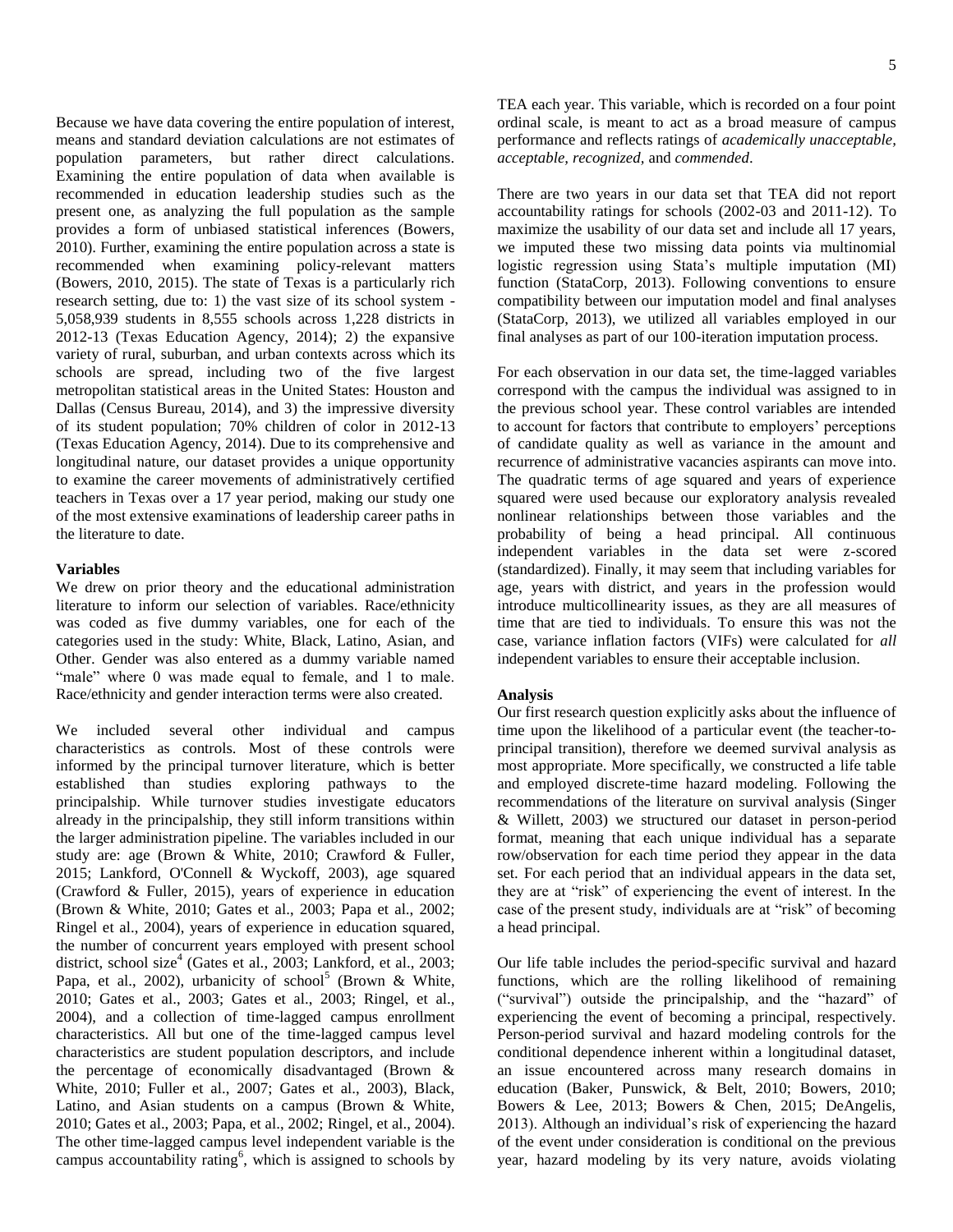assumptions of independence. In addition, hazard and survival models address the conditional, proportional probability and risk of an individual experiencing the event, dependent upon the total number of people still at risk of the event each year, controlling for the number of people who experienced the event, may have entered the dataset anew, or exited the dataset altogether (Singer & Willett, 2003).

Censoring occurs when there is an incomplete measure of an individual's exposure to risk (Allison, 1984; Yamaguchi, 1991). In the case of the present study, all censoring is of the "right" variety, due either to study design (i.e., data collection ending at 2012-13) or because the individual exited the Texas public school system (e.g., retired, left the profession, moved out of state). Right censoring is an expected and normal part of survival time data that is accounted for by event history modeling techniques (Box-Steffensmeier & Jones, 2004; Yamaguchi, 1991). Figure 1 provides visualization of example scenarios contained in and excluded from our final data set. In the top panel, the example scenarios are shown in historical time, as measured by academic years. Case A would not be included in the dataset because we do not know if or when their first administrative certification occurred. This is an example of "left" censoring, because their initial exposure to risk (certification) occurred to the left of our entry window (1996- 97 to 2005-06). Case E would be excluded because their initial certification occurred after the entry window. In the bottom panel, cases B, C, D, and F are shown in observation time. Notice that the beginning of observation time (period 0) does not correspond with a specific academic year. This allowance for scattered starts, as measured by historical time, is another desirable feature of event history analysis.



Figure 1: Visualizing Population, Data Structure, and Censoring

6

Following the recommendations of the literature on discretetime hazard modeling (Singer & Willet, 2003), we estimated as the dependent variable in our models the probability of each person experiencing the event within any one period through a logistic regression. We included covariates that enable us to estimate the risk associated with each time period in the data set, thus controlling for all other variables. The equation for our model is as follows:

logit 
$$
h(t_i) = [\alpha_1 D_1 + \alpha_2 D_2 + \cdots \alpha_{17} D_{17}] + \beta_1
$$
age + β<sub>2</sub>age  
\nsquared + β<sub>3-6</sub>race/ethnicity dummies + β<sub>7</sub>male  
\n+ β<sub>8-11</sub>race/ethnicity and male interactions +  
\nβ<sub>12</sub>years with district + β<sub>13</sub>years as educator  
\nβ<sub>14</sub>years as educator squared + β<sub>15-17</sub> school size  
\n+ β<sub>18-20</sub> school urbanicity + β<sub>20-23</sub>student body  
\ncharacteristics + β<sub>24-26</sub>accountability rating

The  $\alpha$ 's are period-specific intercepts representing the log odds of event occurrence for the comparison group during the time period to which they are associated (Singer & Willet, 2003). The β's are slope parameters that capture the effect of the covariates on the relative probability of entering the principalship.

Logistic regression fixes to a value of 0, the log odds of an individual with mean values of all covariates being assigned to the baseline outcome (Powers & Xie, 2008), which in this case is *not* being in the principalship. We include odds ratios in the output for each of our independent variables, as the coefficients traditionally returned by logistic regression are not reflective of a linear relationship, and therefore do not lend themselves to straightforward interpretation (Singer & Willett, 2003).

# **FINDINGS:**

# **Descriptive Statistics**

Recall that the present study asks whether and when teachers with principal certification enter the principalship, and further, seeks to determine how race/ethnicity and gender mediate the probability of making this transition. In pursuit of these questions, we begin with a review of the descriptive statistics. Our analysis then carries over to a review of our life table. We conclude our findings with an overview of the discrete time hazard results.

Table 1 displays the proportional representation of race/ethnicity, gender, and the intersection of race/ethnicity and gender among the study population across all observations in the data set<sup>7</sup>, as well as those observations occurring at two distinct, career junctions: initial principal certification, and first entry into the principalship. Every observation in the data set contributes to the figures in the *all observations* column. The *initial certification* column contains only those observations from period *0*, which is the time that an individual first obtains principal certification and enters the data set. The *entered principalship* column refers only to those observations when individuals experienced the event of interest – first entry into the principalship.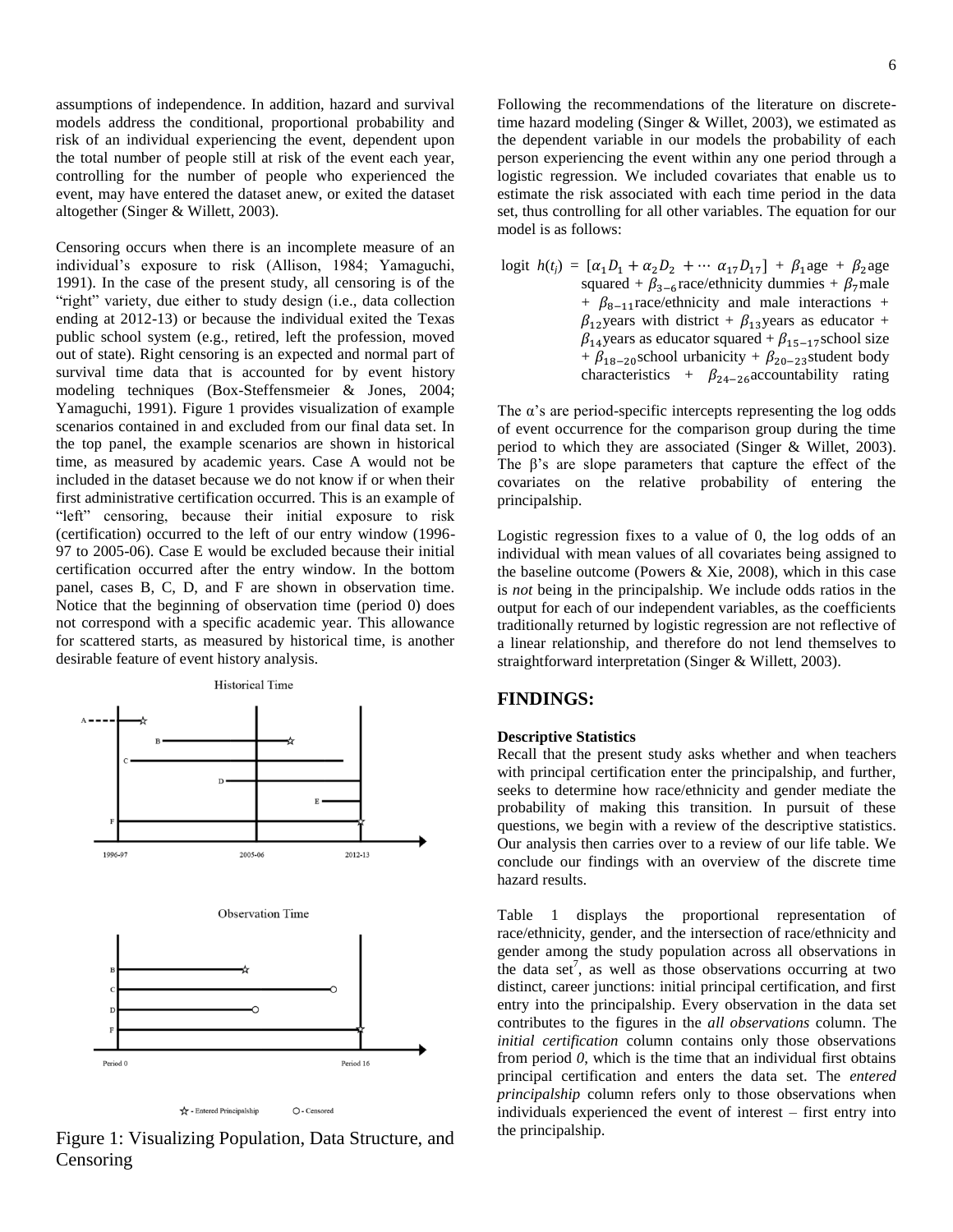|                               | All observations |           |                  | Initial certification |        |           | Entered principalship |              |        |           |                  |              |
|-------------------------------|------------------|-----------|------------------|-----------------------|--------|-----------|-----------------------|--------------|--------|-----------|------------------|--------------|
|                               | Mean             | <b>SD</b> | Min              | Max                   | Mean   | <b>SD</b> | Min                   | Max          | Mean   | <b>SD</b> | Min              | Max          |
| Individual characteristics    |                  |           |                  |                       |        |           |                       |              |        |           |                  |              |
| Female                        | 0.669            | 0.471     | $\boldsymbol{0}$ | 1                     | 0.656  | 0.475     | $\boldsymbol{0}$      | 1            | 0.582  | 0.493     | $\mathbf{0}$     | 1            |
| Male                          | 0.331            | 0.471     | $\boldsymbol{0}$ | $\mathbf{1}$          | 0.344  | 0.475     | $\theta$              | 1            | 0.418  | 0.493     | $\theta$         | $\mathbf{1}$ |
| White                         | 0.631            | 0.483     | $\mathbf{0}$     | 1                     | 0.654  | 0.476     | $\overline{0}$        | 1            | 0.696  | 0.460     | $\boldsymbol{0}$ | $\mathbf{1}$ |
| Latino                        | 0.204            | 0.403     | $\mathbf{0}$     | 1                     | 0.190  | 0.393     | $\theta$              | 1            | 0.189  | 0.391     | $\theta$         | $\mathbf{1}$ |
| <b>Black</b>                  | 0.146            | 0.354     | $\mathbf{0}$     | 1                     | 0.136  | 0.342     | $\overline{0}$        | 1            | 0.097  | 0.296     | $\mathbf{0}$     | $\mathbf{1}$ |
| Asian                         | 0.006            | 0.077     | $\mathbf{0}$     | 1                     | 0.007  | 0.081     | $\overline{0}$        | 1            | 0.005  | 0.070     | $\theta$         | $\mathbf{1}$ |
| Other                         | 0.013            | 0.112     | $\mathbf{0}$     | $\mathbf{1}$          | 0.013  | 0.115     | $\theta$              | 1            | 0.014  | 0.117     | $\theta$         | $\mathbf{1}$ |
| Female and White              | 0.411            | 0.492     | $\theta$         | $\mathbf{1}$          | 0.419  | 0.493     | $\theta$              | 1            | 0.396  | 0.489     | $\theta$         | $\mathbf{1}$ |
| Female and Latina             | 0.137            | 0.344     | $\mathbf{0}$     | $\mathbf{1}$          | 0.125  | 0.330     | $\overline{0}$        | 1            | 0.112  | 0.315     | $\boldsymbol{0}$ | $\mathbf{1}$ |
| Female and Black              | 0.109            | 0.311     | $\mathbf{0}$     | 1                     | 0.100  | 0.300     | $\overline{0}$        | 1            | 0.065  | 0.246     | $\theta$         | $\mathbf{1}$ |
| Female and Asian              | 0.004            | 0.063     | $\theta$         | 1                     | 0.004  | 0.067     | $\theta$              | 1            | 0.003  | 0.055     | $\theta$         | $\mathbf{1}$ |
| Female and Other              | 0.008            | 0.089     | $\mathbf{0}$     | 1                     | 0.008  | 0.089     | $\theta$              | 1            | 0.007  | 0.083     | $\theta$         | $\mathbf{1}$ |
| Male and White                | 0.220            | 0.414     | $\mathbf{0}$     | 1                     | 0.235  | 0.424     | $\theta$              | 1            | 0.300  | 0.458     | $\theta$         | 1            |
| Male and Latino               | 0.067            | 0.251     | $\mathbf{0}$     | 1                     | 0.066  | 0.248     | $\theta$              | 1            | 0.077  | 0.266     | $\boldsymbol{0}$ | 1            |
| Male and Black                | 0.038            | 0.191     | $\mathbf{0}$     | 1                     | 0.036  | 0.186     | $\boldsymbol{0}$      | 1            | 0.032  | 0.177     | $\boldsymbol{0}$ | $\mathbf{1}$ |
| Male and Asian                | 0.002            | 0.045     | $\mathbf{0}$     | 1                     | 0.002  | 0.047     | $\theta$              | 1            | 0.002  | 0.044     | $\boldsymbol{0}$ | 1            |
| Male and Other                | 0.005            | 0.068     | $\mathbf{0}$     | 1                     | 0.005  | 0.072     | $\mathbf{0}$          | 1            | 0.007  | 0.083     | $\boldsymbol{0}$ | -1           |
| Age                           | 42.621           | 8.977     | 22               | 76                    | 37.983 | 8.484     | 22                    | 70           | 41.447 | 7.586     | 26               | 69           |
| Years in education            | 14.104           | 7.397     | $\mathbf{0}$     | 47                    | 9.616  | 6.422     | $\boldsymbol{0}$      | 36           | 13.755 | 6.726     | $\mathbf{0}$     | 37           |
| Years with district           | 8.653            | 6.947     | $\mathbf{0}$     | 44                    | 5.952  | 5.238     | $\theta$              | 34           | 7.204  | 6.921     | $\mathbf{0}$     | 37           |
| Campus Controls               |                  |           |                  |                       |        |           |                       |              |        |           |                  |              |
| Enrollment 0-600              | 0.320            | 0.467     | $\boldsymbol{0}$ | 1                     | 0.350  | 0.477     | $\overline{0}$        | 1            | 0.627  | 0.484     | $\mathbf{0}$     | $\mathbf{1}$ |
| Enrollment 601-1200           | 0.427            | 0.495     | $\mathbf{0}$     | 1                     | 0.415  | 0.493     | $\overline{0}$        | 1            | 0.316  | 0.465     | $\theta$         | $\mathbf{1}$ |
| Enrollment 1201-1800          | 0.093            | 0.290     | $\mathbf{0}$     | 1                     | 0.096  | 0.295     | $\theta$              | 1            | 0.028  | 0.164     | $\theta$         | $\mathbf{1}$ |
| Enrollment 1801+              | 0.158            | 0.365     | $\mathbf{0}$     | 1                     | 0.137  | 0.344     | $\theta$              | 1            | 0.023  | 0.148     | $\theta$         | 1            |
| Urbanicity - rural            | 0.183            | 0.387     | $\mathbf{0}$     | $\mathbf{1}$          | 0.154  | 0.361     | $\theta$              | 1            | 0.328  | 0.470     | $\mathbf{0}$     | 1            |
| Urbanicity - town             | 0.091            | 0.288     | $\mathbf{0}$     | 1                     | 0.084  | 0.277     | $\overline{0}$        | 1            | 0.153  | 0.360     | $\boldsymbol{0}$ | 1            |
| Urbanicity - suburb           | 0.288            | 0.453     | $\mathbf{0}$     | 1                     | 0.311  | 0.463     | $\theta$              | 1            | 0.220  | 0.414     | $\theta$         | 1            |
| Urbanicity - city             | 0.438            | 0.496     | $\mathbf{0}$     | 1                     | 0.451  | 0.498     | $\theta$              | 1            | 0.299  | 0.458     | $\theta$         | 1            |
| % Students econom. disadv.    | 0.543            | 0.282     | $\mathbf{0}$     | 1                     | 0.503  | 0.284     | $\overline{0}$        | 1            | 0.536  | 0.266     | 0                | $\mathbf{1}$ |
| % Students Black              | 0.152            | 0.189     | $\boldsymbol{0}$ | $\mathbf{1}$          | 0.151  | 0.197     | $\boldsymbol{0}$      | $\mathbf{1}$ | 0.125  | 0.163     | $\mathbf{0}$     | $\mathbf{1}$ |
| % Students Latino             | 0.451            | 0.314     | $\boldsymbol{0}$ | $\mathbf{1}$          | 0.406  | 0.318     | $\boldsymbol{0}$      | $\mathbf{1}$ | 0.427  | 0.310     | $\boldsymbol{0}$ | $\mathbf{1}$ |
| % Students Asian              | 0.030            | 0.051     | $\boldsymbol{0}$ | 0.70                  | 0.027  | 0.045     | $\boldsymbol{0}$      | 0.47         | 0.025  | 0.049     | $\boldsymbol{0}$ | 0.54         |
| Accountability - unacceptable | 0.029            | 0.167     | $\boldsymbol{0}$ | 1                     | 0.016  | 0.125     | $\boldsymbol{0}$      | 1            | 0.030  | 0.171     | $\boldsymbol{0}$ | 1            |
| Accountability - acceptable   | 0.511            | 0.500     | $\theta$         | 1                     | 0.538  | 0.499     | $\theta$              | 1            | 0.480  | 0.500     | $\theta$         | 1            |
| Accountability - recognized   | 0.312            | 0.463     | $\mathbf{0}$     | 1                     | 0.274  | 0.446     | 0                     | 1            | 0.324  | 0.468     | 0                | 1            |
| Accountability - commended    | 0.125            | 0.331     | $\boldsymbol{0}$ | 1                     | 0.119  | 0.323     | $\boldsymbol{0}$      | 1            | 0.146  | 0.353     | $\boldsymbol{0}$ | $\mathbf{1}$ |
| $\boldsymbol{N}$              | 90,129           |           |                  |                       | 10,979 |           |                       |              | 3,633  |           |                  |              |

Table 1: Descriptive Statistics for Study Population

The figures in Table 1 indicate that a larger proportion of White and male individuals enter the principalship than those gaining certification. A lower percentage of female and Black individuals enter the principalship than do obtain certification. We also found a substantially larger share of White males and Latino males among educators entering the principalship in comparison to teachers obtaining principal certification. Conversely, Latinas and Black females have lower representation among new principals than they do among those obtaining initial certification. These findings point to potential inequities that can be further investigated through the statistical controls allowed by the discrete-time hazard model.

Table 1 also displays means for age, years of experience in education, and concurrent years of experience with a district. The population under study was, on average, just under 38 years of age (37.98), had been in education for just under 10 years (9.62), and had been with their district for just under six years (5.95) when they first obtained principal certification. Upon entering the principalship, the population averaged 41.45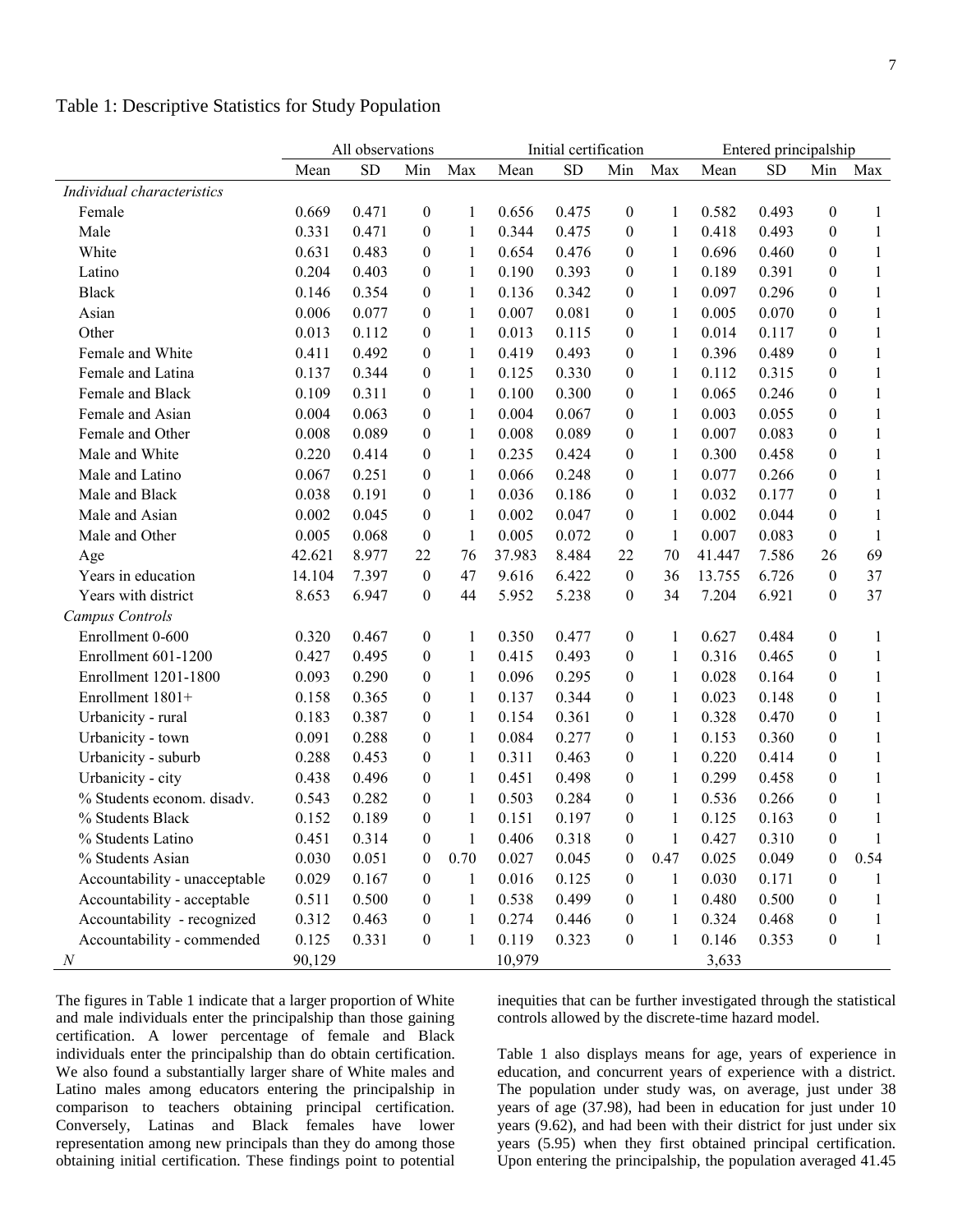years of age, had been in the Texas education system for nearly 14 years (13.76) and was employed with their present district for just over 7 years (7.20). These differences are intuitive, as we would expect those entering the principalship to be slightly older and more experienced, both overall and with their districts, than those obtaining certification. Of interest here is the relatively small difference in the mean number of concurrent years with present district between the certification and principalship observations  $-$  just over one year (1.25). This finding suggests that time served within a district may not be a large factor for entering the principalship. Bastian and Henry (2015) found that most North Carolina principals were "homegrown", meaning their years after certification were typically spent with the same district that hired them as principals. We attribute this difference in findings to the ways that school systems are organized in each state. In North Carolina, most school districts are county wide. Counties in Texas can be comprised of many different school districts, meaning that aspiring principals can switch districts and enter the principalship without having to move. Also of interest is the difference in school enrollment and urbanicity between certification and principalship observations. While just 15% of certification observations occurred in rural schools, 33% of principalship observations were in rural schools. Further, 35% of certification observations were on campuses with a total enrollment of 600 or less, compared to 63% of principalship observations. Finally, new principals tended to come from schools with slightly lower Black enrollment and slighter higher accountability ratings than certification observation schools.

#### **Life Table**

Following the recommendations for reporting the dependent longitudinal probability of experiencing the event within the dataset (Singer & Willet, 2003), Table 2 details a life table providing longitudinal descriptives of the population event history including the year-by-year set of individuals, censoring information, and the hazard and survival functions. The first column, *period*, is neither calendar nor academic year specific. As an example, consider period 0, which is when a classroom teacher first obtains initial administrator certification. For the individuals in this study, this could have occurred in any academic year in the previously described 10-year entry window that is portrayed in Figure 1. The *interval* column corresponds with the discrete nature of time in our model and serves as a reminder of what point in observation time that each period represents. For example, period 1 represents the point in time that demarcates interval one from interval two, and period two represents the demarcation of intervals two and three, etc.

# Table 2: Life Table

|                |          | Not a        | Became     |          |          |          |
|----------------|----------|--------------|------------|----------|----------|----------|
|                |          | principal at | principal  |          |          |          |
|                |          | beginning of | during the |          | Hazard   | Survival |
| Period         | Interval | year         | year       | Censored | function | function |
| $\theta$       | [0,1)    | 10,979       | ÷          | 279      |          | 1.000    |
| 1              | [1,2)    | 10,700       | 311        | 261      | 0.029    | 0.971    |
| 2              | [2,3)    | 10,128       | 339        | 237      | 0.034    | 0.938    |
| 3              | [3,4)    | 9,552        | 380        | 222      | 0.040    | 0.901    |
| $\overline{4}$ | [4,5)    | 8,950        | 525        | 213      | 0.059    | 0.848    |
| 5              | [5,6)    | 8,212        | 457        | 206      | 0.056    | 0.801    |
| 6              | [6,7)    | 7,549        | 449        | 231      | 0.060    | 0.753    |
| 7              | (7, 8)   | 6,869        | 355        | 1,099    | 0.052    | 0.715    |
| 8              | [8,9)    | 5,415        | 287        | 1,078    | 0.053    | 0.677    |
| 9              | [9,10)   | 4,050        | 189        | 786      | 0.047    | 0.645    |
| 10             | [10, 11) | 3,075        | 127        | 551      | 0.041    | 0.618    |
| 11             | [11, 12) | 2,397        | 81         | 516      | 0.034    | 0.598    |
| 12             | [12, 13) | 1,800        | 60         | 389      | 0.033    | 0.578    |
| 13             | [13, 14) | 1,351        | 35         | 373      | 0.026    | 0.563    |
| 14             | [14, 15) | 943          | 20         | 420      | 0.021    | 0.551    |
| 15             | [15, 16) | 503          | 15         | 264      | 0.030    | 0.534    |
| 16             | [16, 17) | 224          | 3          | 221      | 0.013    | 0.527    |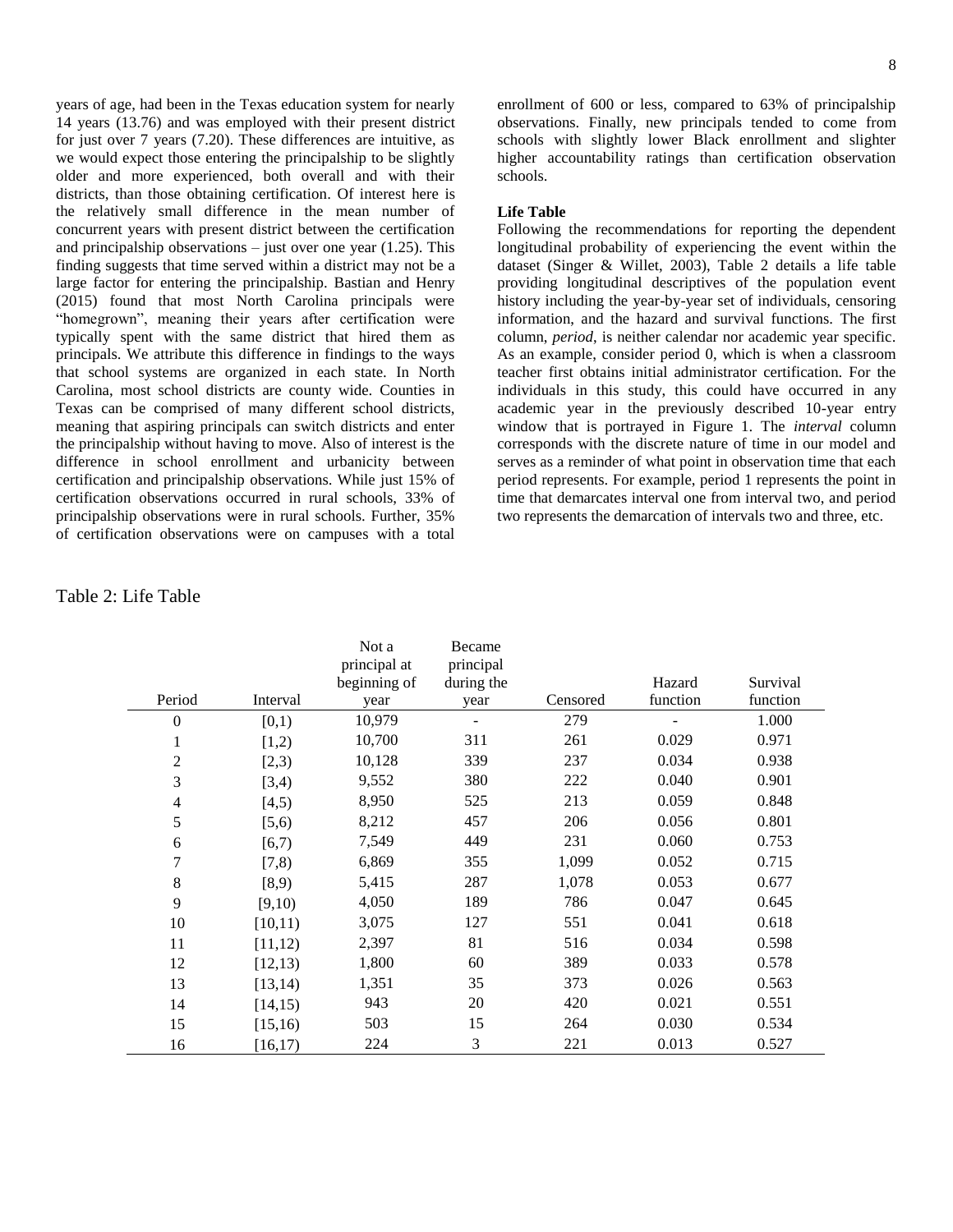

Figure 2: Plotted Hazard of Entering Principalship by Intersection of Race/Ethnicity and Gender

The third column, *not a principal at beginning of year,* represents the number of administratively certified educators still employed on a campus but not in a principalship role at the beginning of each period. The fourth column, *became principal during the year,* represents the number of individuals in each period that experienced the event. The column labeled *censored* displays the number of individuals that, for varying reasons (e.g., retirement, profession change, move out of state, etc.) were not observed in the succeeding period. The large jump in censored cases between periods six and seven is an anticipated effect of our study design, as these cases are primarily those individuals who obtained certification late in the entry window (close to or during 2005-06) and had yet to enter the principalship at the end of data collection (the 2012-13 academic year; see case D in Figure 1 as an illustrative example). The hazard function represents the proportion of those still active in the data set that experienced the event in each period. Note that the hazard function remains quite low across all periods, with highs of 0.059 and 0.060 for periods four and six respectively. This means that during the periods of peak hazard, just 6% of the active study population became a principal, making the transition from teaching to the principalship a relatively rare event. Put more simply, teachers are most likely to become a principal six years after they obtain the requisite certification. After year seven, hazard steadily declines for the most part.

Turning attention back to table 2, recall that the survivor function is the proportion of educators that persist to the next period without becoming a principal. The period 16 figure of 0.527, informs us that just under 53% of teachers who obtain principal certification remain employed as non-principals after 16 years. Conversely, just over 47% of administratively certified teachers become principals within 16 years. The survivor function can be interpreted as such at any period. For example, five years after principal certification, 80% of certificate holders continue into their sixth year of not being a principal, while 20% will have already become principals. To summarize, the hazard of becoming a principal remains low, but peaks six years after certification. Additionally, and after 16 years, less than half of administratively certified teachers enter the principalship. In other words, we have determined no median lifetime (the point at which half the eligible population has experienced the event of interest) for teachers at risk of becoming principals. The conveyance of a median lifetime is a staple in survival analysis reporting; therefore its absence in our study, despite our utilization of such a wide observation window, was very surprising, as we expected more teachers to have entered the principalship within 16 years of certification. We revisit this finding in our discussion.

Now that the conditions of the population hazard and survival functions have been established, we turn to a discussion of the hazard experienced by groups at the various intersections of race/ethnicity and gender. Rather than create a separate life table for each group, we instead offer a graphical representation of these differences in hazard. Figure 2 charts the hazard of entering the principalship for the six primary intersections of gender and race/ethnicity used in our study. The left panel contains the hazard for White females, Black females, and Latinas. The hazard for females peaks between six and nine years after certification. Throughout the first six years after certification, White females have the highest probability of becoming principals. This probability is then momentarily eclipsed by that for Latinas in the seventh, eighth, and tenth years after certification. For the most part, White females maintain the highest probability of entering the principalship in the remaining periods of observation. On the male side of figure 2, we see that peak hazard occurs sooner for males than it does for females – between four and five years after certification. Not only does peak hazard occur more quickly after certification, but also, the hazard itself is greater. Put another way, males are more likely than their same-race, female counterparts to enter the principalship. They are also likely to do so sooner. The hazard for White males to become principals is higher than that of Latino males and Black males through the first four years after certification. This relative advantage diminishes over time until relative hazard becomes approximately equal for males of all races, seven to eight years after certification. Following these periods, there is no clear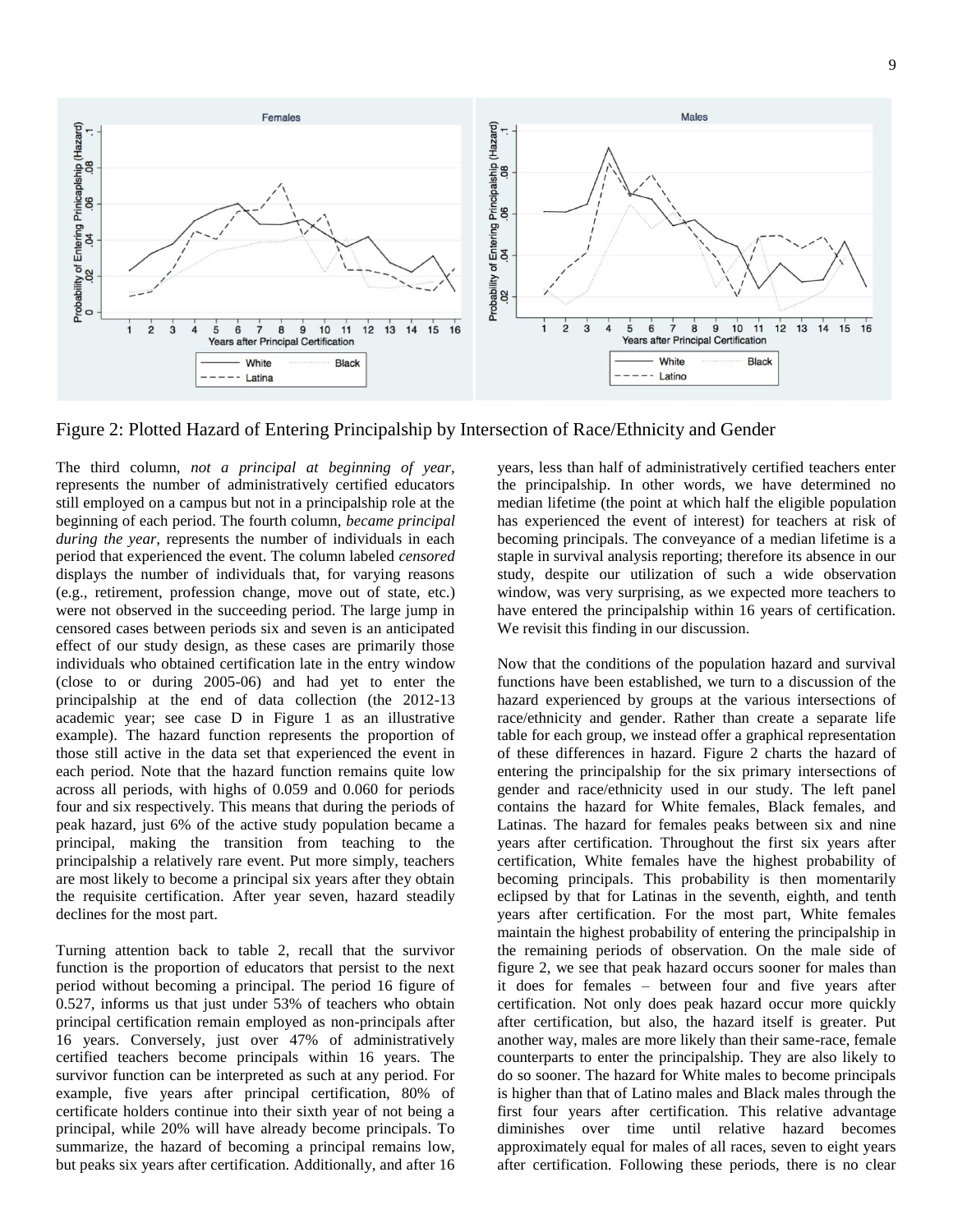advantage in hazard, as there is great fluctuation between each group's relative hazard. We will revisit these new contributions to the knowledge base in the discussion.

#### **Discrete-time Hazard Model**

Although in figures 4 we differentiated hazard by various intersections of race/ethnicity and gender, those figures do not take into account any additional individual or school characteristics. The discrete-time hazard model allows us to do just that. Table 3 displays the coefficients, standard errors, odds ratios, and significance measures for each term in the model. Although we are in possession of population data, significance measures help us to understand how much substantive impact that change in a particular covariate may have upon the hazard of becoming a principal, controlling for all other variables in the model. That is to say, every term matters, however change in variables shown to be "statistically non-significant" are associated with little substantive change in the probability of becoming a principal.

#### **Goodness of fit**

The deviance figure, which is -2 times the log likelihood of a model, provides the foundation for a comparison between a proposed model and a saturated model with perfect fit (a model with a unique parameter for every observation). Reduction in deviance between models suggests better fit. This difference in deviance follows a chi-square distribution (Allison, 1982; Singer & Willett, 2003) and can be tested for significance with degrees of freedom defined by the number of additional covariates. As displayed in table 5, the reduction in deviance between a model containing only period indicators and our full, reported model, was highly significant. The Aikake and Bayesian information criteria (AIC and BIC, respectively) champion parsimony by penalizing the deviance of models with added terms (Singer & Willett, 1993; 2003). Despite the very large addition of covariates brought by the full, reported model, the AIC and BIC measures dropped substantially.

#### **Results**

We begin with a brief glance at the period intercepts. Notice in table 3 that the coefficient associated with period six is the highest of all. This coincides with findings from our life table suggesting the hazard of becoming a principal peaks six years after certification.

Transitioning to the individual characteristics, we can see the age coefficient is positive, while the coefficient for age squared is negative. This reinforces our finding during the data exploration stage, which suggested a convex relationship between age and the probability of being a principal: additional years in age are helpful only to a certain point, where they then begin to actually diminish the odds of becoming a principal This finding concurs with that of Ringel et al.'s (2004) study of Illinois and Crawford and Fuller's (2015) study of Texas. As expected, this same form of relationship was discovered with overall years in education.

Now, we turn to the race/ethnicity and gender variables. We found the conditional, main effects of Black and Latino to be significant and negative. The latter stands in contrast to Ringel,

et al.'s (2004) and Fuller et al.'s (2007) studies of Illinois and Texas, respectively, that found a positive association of the Hispanic/Latino main effect. In reviewing the odds ratios associated with our race/ethnicity and gender variables, we see that the relative odds of administratively-certified Black teachers and Latino teachers becoming principals are just 60% and 64%, respectively, of White teachers, controlling for all other variables. Inverting these odds ratios  $\left(\frac{1}{0.600}\right)$  for Black,  $\frac{1}{0.643}$ for Latino) informs us that the odds of administrativelycertified White teachers entering the principalship is 1.67 and 1.55 times greater than that of Black educators and Latino educators, respectively (and controlling for all other variables). The conditional, main effect of male is significant and positive – a finding that concurs with virtually all studies in the literature review. The odds ratio for male suggests that administratively certified male teachers are 1.20 times more likely than females to become principals, holding all other variables constant. Interestingly, the interactions of Black and Latino with *male*, are significant and positive. This suggests that although being Black or Latino is associated with a lower likelihood of becoming a principal relative to Whites, being Black or Latino *and male*, is associated with a higher likelihood of becoming a principal, relative to White females, controlling for all other variables. Therefore, the influence of male on the interaction terms is quite substantial. Our findings around these interaction terms represent an addition to the knowledge base that is discussed further in the next section of the paper.

Moving to measures of experience, the odds of becoming a principal do not increase with an additional year in the same district, controlling for all other variables. While this effect is likely offset for many by the boost gained from increased age and years of overall experience in education, it seems to suggest that districts are not averse to bringing in outsiders to become principals – a finding that connects back to our earlier observation of the small difference in mean years of experience between observations when individuals first obtained certification and observations of those entering the principalship*.* 

Turning to campus controls, we found that spending the previous year in a school (recall that campus controls are time lagged) with a greater percentage of economically disadvantaged students is associated with a decreased likelihood of entering the principalship. The opposite is true for spending the previous year in a school with greater proportions of Black, Latino, and Asian students. We also found that spending the previous year in a school with larger enrollment or a school with greater metro-centric urbanicity is associated with a reduction in the relative odds of becoming a principal. This finding concurs with the descriptive analysis that found a larger prevalence of rural schools and those with enrollments of 600 or fewer among event observations as compared to entry observations. Finally, there is a decrease in relative odds of becoming a principal that is associated with accountability ratings of *acceptable* and better.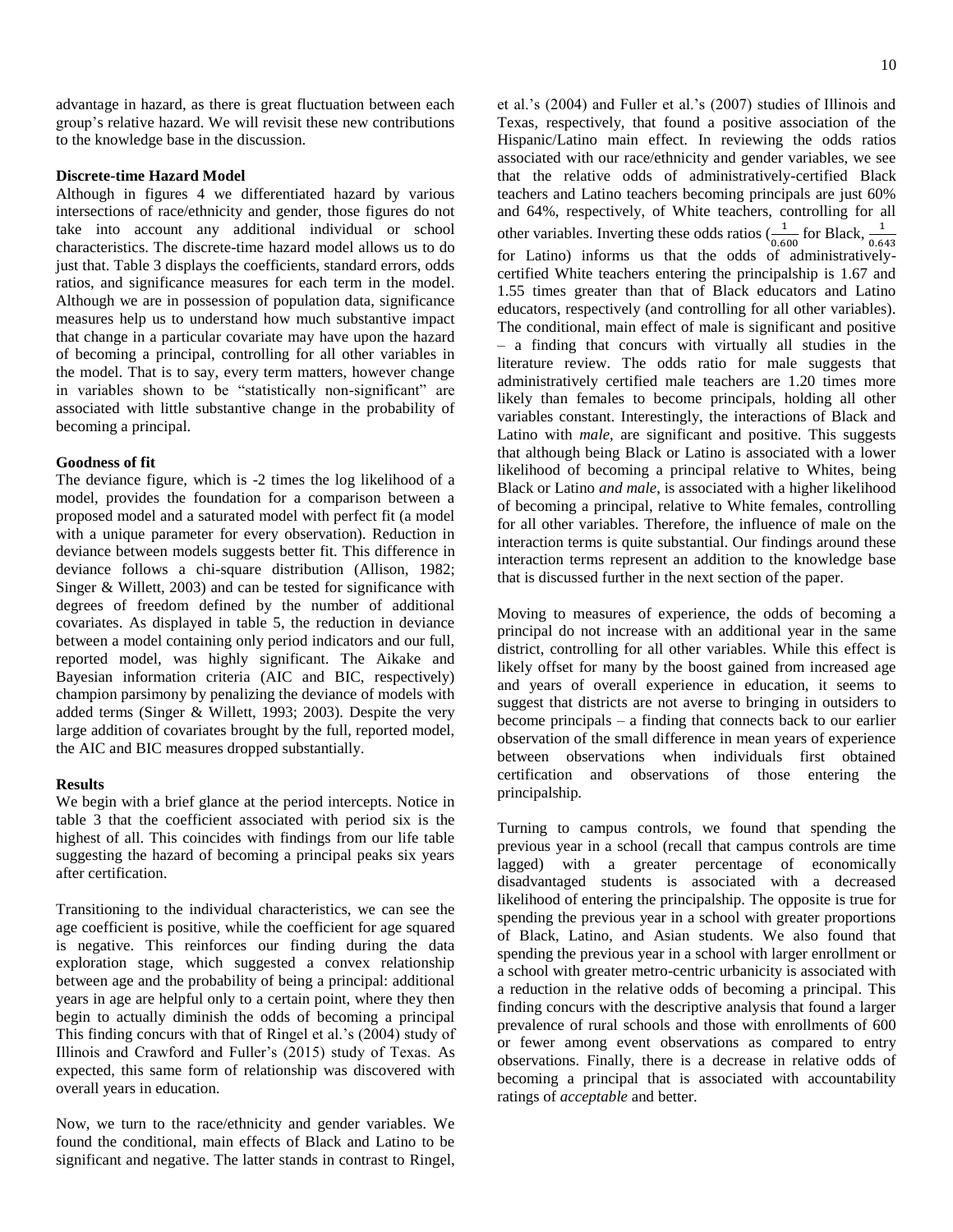|                                    | Coefficient | <b>SE</b> | Odds ratio | $p \leq x$ |
|------------------------------------|-------------|-----------|------------|------------|
| Period intercepts                  |             |           |            |            |
| Period 1                           | $-0.146$    | 0.075     | 0.864      | ***        |
| Period 2                           | 0.076       | 0.073     | 1.079      |            |
| Period 3                           | 0.314       | 0.071     | 1.369      | ***        |
| Period 4                           | 0.801       | 0.067     | 2.227      | ***        |
| Period 5                           | 0.799       | 0.070     | 2.223      | ***        |
| Period 6                           | 0.917       | 0.071     | 2.502      | ***        |
| Period 7                           | 0.759       | 0.077     | 2.136      | ***        |
| Period 8                           | 0.816       | 0.082     | 2.260      | ***        |
| Period 9                           | 0.691       | 0.094     | 1.997      | ***        |
| Period 10                          | 0.562       | 0.110     | 1.754      | ***        |
| Period 11                          | 0.471       | 0.129     | 1.601      | ***        |
| Period 12                          | 0.430       | 0.148     | 1.538      | ***        |
| Period 13                          | 0.113       | 0.184     | 1.119      |            |
| Period 14                          | $-0.143$    | 0.256     | 0.867      |            |
| Period 15                          | 0.296       | 0.293     | 1.344      |            |
| Period 16                          | $-0.432$    | 0.596     | 0.649      |            |
| <b>Individual Characteristics</b>  |             |           |            |            |
| Age                                | 2.028       | 0.246     | 7.602      | ***        |
| Age squared                        | $-2.460$    | 0.251     | 0.085      | ***        |
| Asian                              | 0.043       | 0.316     | 1.044      |            |
| <b>Black</b>                       | $-0.517$    | 0.080     | 0.596      | ***        |
| Latino                             | $-0.447$    | 0.065     | 0.639      | ***        |
| Other                              | $-0.207$    | 0.217     | 0.813      |            |
| Male                               | 0.167       | 0.043     | 1.182      | ***        |
| Male * Asian                       | $-0.286$    | 0.516     | 0.751      |            |
| Male * Black                       | 0.417       | 0.130     | 1.517      | ***        |
| Male * Latino                      | 0.366       | 0.094     | 1.441      | ***        |
| Male * Other                       | 0.440       | 0.313     | 1.553      |            |
| Years with district                | $-0.170$    | 0.029     | 0.844      | ***        |
| Years in education                 | $-0.410$    | 0.105     | 0.664      | ***        |
| Years in education squared         | 0.680       | 0.110     | 1.975      | ***        |
| Campus Controls                    |             |           |            |            |
| % Students econom. disadv.         | $-0.324$    | 0.035     | 0.723      | ***        |
| % Students Black                   | 0.066       | 0.030     | 1.069      | $\ast$     |
| % Students Latino                  | 0.396       | 0.036     | 1.485      | ***        |
| % Students Asian                   | 0.140       | 0.017     | 1.150      | ***        |
| Enrollment (ref. 1-600)            |             |           |            |            |
| Enrollment 601-1200                | $-1.224$    | 0.040     | 0.294      | ***        |
| Enrollment 1201-1800               | $-2.426$    | 0.106     | 0.088      | ***        |
| Enrollment 1801+                   | $-3.154$    | 0.117     | 0.043      | ***        |
| Urbanicity (ref. rural)            |             |           |            |            |
| Town                               | $-0.590$    | 0.055     | 0.554      | ***        |
| Suburb                             | $-0.794$    | 0.049     | 0.452      | ***        |
| City                               | $-1.001$    | 0.048     | 0.368      | ***        |
| Accountability (ref. Unacceptable) |             |           |            |            |
| Accountability - Acceptable        | $-2.120$    | 0.051     | 0.120      | ***        |
| Accountability - Recognized        | $-2.321$    | 0.056     | 0.098      | ***        |
| Accountability - Exemplary         | $-2.422$    | 0.070     | 0.089      | ***        |
| Goodness of fit                    |             |           |            |            |
| Deviance (-2 log likelihood)       | 26,873.118  |           |            | ***        |
| <b>AIC</b>                         | 26,959.118  |           |            |            |
| <b>BIC</b>                         | 27,362.673  |           |            |            |

Table 3: Discrete-Time Hazard Model Output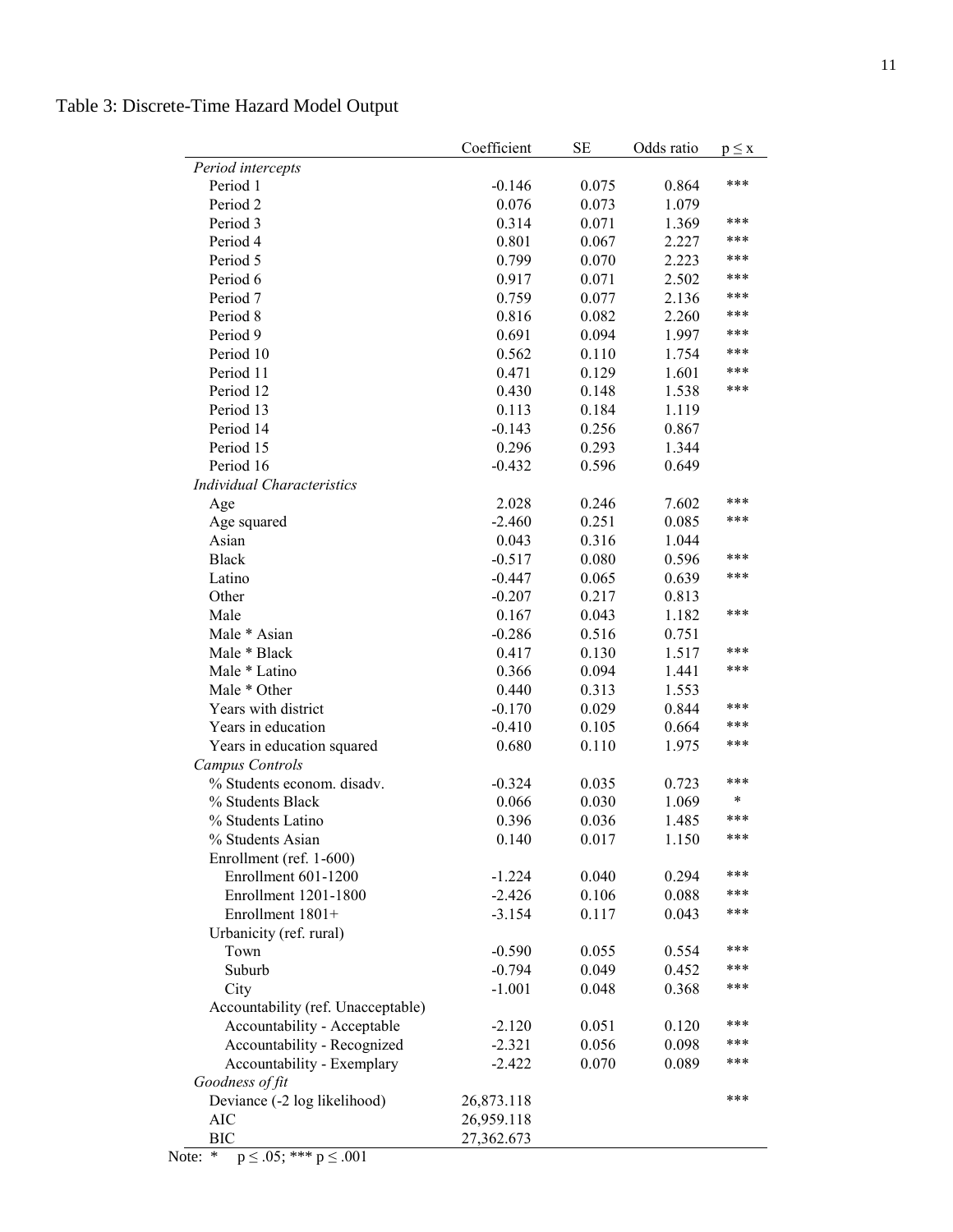In sum, our event history analysis uncovered serious differences in the hazard of becoming a principal experienced by individuals at the various intersections or race/ethnicity and gender. Males and Whites tended to have higher peak hazard than other groups, and this peak hazard tended to occur sooner after certification. Our descriptive analysis uncovered inequitable representation of race/ethnicity and gender amongst principals. Our use of inferential techniques allowed us to determine if these inequities might be explained by systematic differences along lines of race/ethnicity and gender in personal and contextual characteristics such as age, experience, campus characteristics, etc. The DTH model, which controlled for such characteristics and more, established that an educator's race/ethnicity and gender -alone and in combination- have a substantial impact on one's prospect of becoming a principal. That said, Whiteness alone does not always lead to the highest probabilities of becoming a principal, as our race/ethnicity and gender interaction terms reveal that White females are less likely than Black males and Latino males to become a head principal, controlling for all other variables in the model.

# **DISCUSSION:**

Through the life table and hazard plots, we documented the low probability of teachers becoming principals, yet we established no median lifetime. While we had anecdotal knowledge that many Texas teachers with administrator certification were not becoming principals, no empirical evidence of this phenomenon was available until a recent and important study on the influence of leadership preparation program features by Fuller, Hollingworth, & An (*in press*) affirming the low incidence of certificate holders entering the principalship. A not unreasonable hypothesis would place more certificate holders into the principalship, and sooner. Since this is not the case for many Texas teachers, we pondered several explanations.

First, it is possible that some Texas teachers become principals outside of the public school system, and therefore would not be reflected in the TEA data. Such instances are likely very few, as principal certification is not a requirement for the administration of private schools in Texas. Second, it is likely that many principal certificate holders are employed in other administrative positions for which principal certification is not necessarily required (such as district-level positions, e.g. coordinators, supervisors, directors, etc.), yet it represents the closest fit in credential. Additionally, some holders of principal certification may be satisfied as assistant principals and have no aspirations to be the chief campus administrator. The answer could also be as simple as teachers wanting to expand possibilities for the future while not being set on an immediate position change. Further, certificate holders may not be as interested in the principalship as they are with the bump in esteem and salary that comes with having the master's degree required to obtain the certificate, as many Texas public school districts utilize salary schedules that assign increased pay depending upon highest degree attained. Finally, the very low probabilities of whether and when Texas teachers become principals after certification could be entirely normal, or perhaps even exemplary when compared to other states. Without established points of comparison, we cannot say.

While females outnumber males nearly 4:1 amongst public school educators in Texas (Texas Education Agency, 2014), they remain underrepresented in the principalship when considering their overall representation amongst educators,. As our analysis amplifies, the pathway to the principalship disfavors females, even when controlling for a host of other factors. Females of color are especially disfavored in their likelihood of transitioning from certificate holder to principal. Implicitly, our findings suggest that White men would have the most opportunity when they decide to pursue the principalship. In light of research regarding the experiences of Black principals (Gooden, 2005; Lomotey, 1993; Tillman, 2002, 2004) Latino principals (Hernandez & Murakami, 2016; Murakami, Hernandez, Mendez-Morse, & Byrne-Jimenez, 2015), and more specifically, the experiences of Latina (Méndez-Morse, Murakami, Byrne-Jiménez, & Hernandez, 2015) and Black female principals (Dillard 1995, 2010; Jean-Marie, 2013; Jean-Marie, Williams, & Sherman, 2009; Reed & Evans, 2008), the advantage afforded White men is all the more troubling. We mention these bodies of work for two important reasons. First, they call attention to the challenges faced by school leaders from these groups, and second, they highlight the unique perspectives and contributions toward school effectiveness brought by such leaders. Because our findings are suggestive of systemic, gendered, and racial biases, action must be taken to ensure that aspiring leaders at all intersections of race and gender are afforded equitable opportunity to bring their abilities to the principalship, thus influencing the public school leadership ranks to be all the more responsive to that of increasingly diverse student bodies.

To be clear, we do not advocate racial balancing as a solution to challenges we discuss above. That is to say, efforts to make more congruent the gender and race of those in the principalship with that of the larger, available talent pool; or of making leadership more representative of the increasing number of students of color in public schools, again, is not a turnkey solution. For instance, we know more is needed relative to a principal's cultural competence, as this is an incredibly meaningful aspect of leadership. Indeed, there are implications of this work worth discussing. For instance, we as scholars, practitioners, and policymakers, must acknowledge this disproportionality of gender and race amongst principals in comparison to those certified to lead. Is this disproportionality the result of gender and racial biases? Obviously, if either is true, then it is illegal. However, we need to know what causes and perpetuates these inequities, and that can only be done by first acknowledging them and their importance.

#### **Implications**

The fact that the hazard of becoming a principal peaks four to six years after certification is of interest. Why do educators secure positions approximately five years after certification (a finding that concurs with Bastian and Henry's (2015) study of North Carolina)? Is it possible that this peak corresponds with employers' perceptions of candidates' readiness as conveyed through the latter's experience in the assistant principalship? What happens for teachers, in these six or more years, on average, between when they become administratively certified and take the job of the principalship? As noted above in the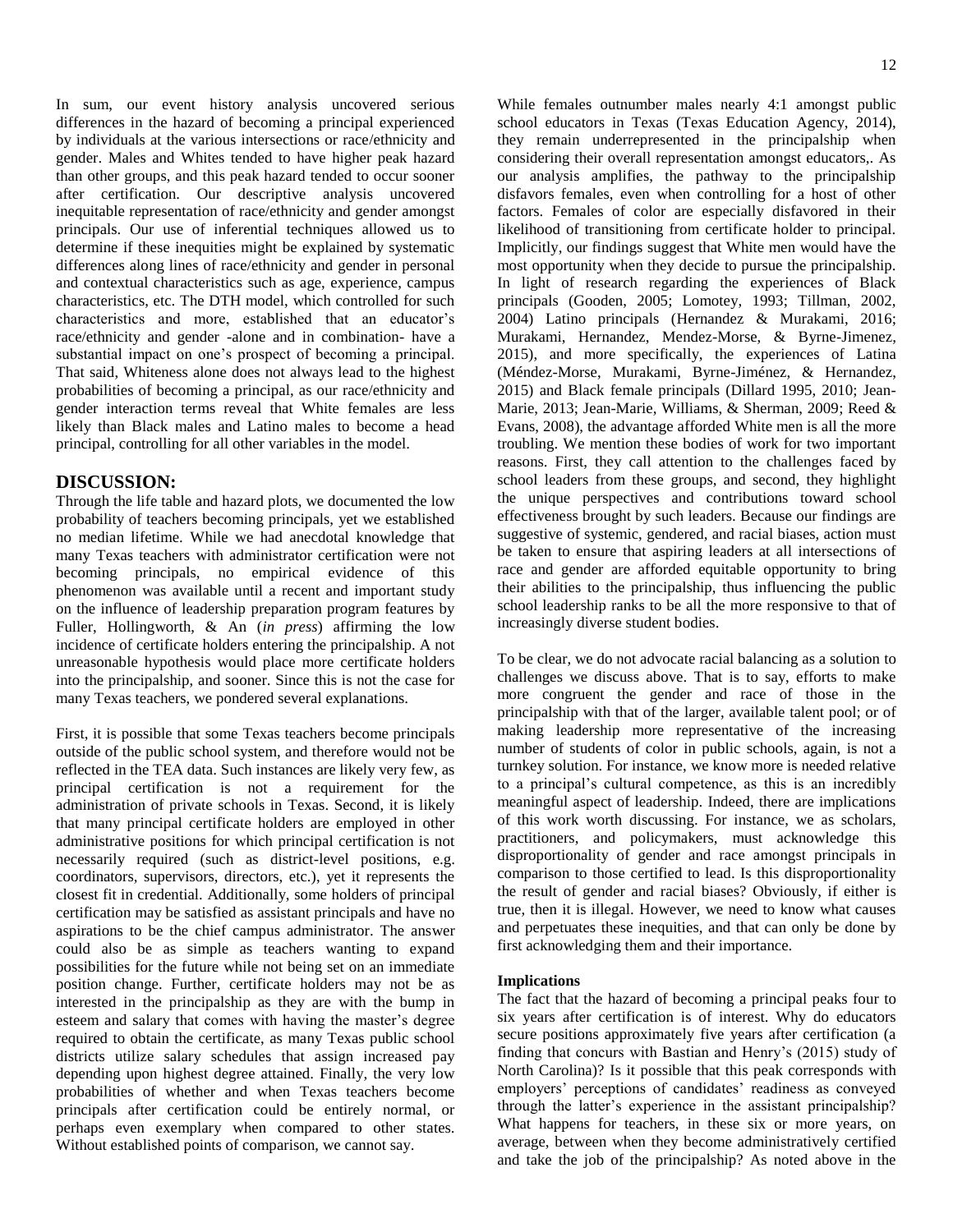literature review, very little research has been done in this area, perhaps because the extent of the problem and of the amount of time has not been known previously, and previous to the present study, perhaps researchers and policymakers may have assumed the lag between certification and principalship to be only a year or two with the majority of certified teachers taking on the building leadership role. As noted by Stevenson (2006), there is a strong need for more research on the entire career trajectory of aspiring school leaders, especially on their transition from certification program, teaching with a building level administrative certification, and then to possible school leadership. There is an emerging knowledge base on novice principals (Crow, 2006; Spillane & Anderson, 2014), as well as on the assistant principalship (Armstrong, 2010, 2012; Barnett, Shoho, & Oleszewski, 2012), however much more work in this area is needed. As one of the few studies to have examined this time period between certification and principalship, Howley, Andrianaivo, and Perry (2005) sub-titled their article "why teachers don't want to become principals". Based on their survey of over 2,000 administratively certified teachers, they found a myriad number of reasons as to why a teacher would not take up the leadership role, including issues noted here of gender and racial biases, as well as those relating to school context. Howley et al. (2005) explain thusly:

The finding that teachers generally view the disincentives associated with the principalship as more salient than the incentives is particularly troubling, implying that, for large numbers of teachers, the principalship appears not to represent a professional aspiration... Moreover, if teachers do not see administration as the valued culmination of a career in education, but instead as an unpleasant task undertaken by individuals substantially different from themselves, they will tend, in the main, to discredit what school leaders contribute. (p.773)

For future research and policy on how to address this issue, we concur with recent literature that has called for an increased role of school districts in both "tapping" potential leadership talent (Myung, Loeb, & Horng, 2011), and importantly given our findings here, providing structured and purposeful training and professional development for administratively certified teachers to bolster the principal pipeline. This is an important but often overlooked function of districts to provide the training for the teachers who have already indicated at least some desire for the principalship through obtaining certification. Much of the recent reports on district efforts in this area have focused on district initiatives through research funding of the Wallace Foundation (Anderson & Turnbull, 2016; Mitgang, 2013; Seashore Louis, Leithwood, Wahlstrom, & Anderson, 2010; Turnbull, Riley, Arcaira, Anderson, & MacFarlane, 2013; Turnbull, Riley, & MacFarlane, 2015). This work calls for a much stronger role of the school district central office in the ongoing and important work of professional development to prepare administratively certified teachers for the role of the principalship. We concur, as our results show that there are on average about six years of time for districts to provide training to teachers before they take up the role of the principalship. We encourage future research in this area which would examine district practices for these teachers. A very promising area of emerging research and practice is the increasing number of university-district partnerships around principal training, in which university leadership preparation programs shift from seeing individual teachers and principals as their clients to districts as their clients (Klostermann, Pareja, Hart, White, & Huynh, 2015; Lochmiller, Chesnut, & Stewart, 2015), working to link their programs directly to district leadership pipelines, schools, and the specific needs of their local district organizations. We look forward to future work in this area.

This work is part of a larger conversation that provides a solid start to addressing the inequities that are made so apparent by our study. There are additional implications for states, preparation programs, and school organizations. First, state legislators must determine whether they want to continue to subsidize without more oversight, preparation programs that, taken together, place less than 50% of graduates obtaining certification. Should legislators require state education agencies to monitor program-specific placement rates in leadership positions? State education agencies might consider expanding their certification offerings to more appropriately match the destinations of principal certification holders that move into increasingly common, campus and district-level positions that did not exist in the past. However, as demonstrated here from across the state of Texas, states should not assume that the majority of the teachers certified to lead schools using the current system of certification will ever do so. Additionally, our results speak to the ongoing policy debate over the extent to which principal preparation programs should be held accountable for the performance of the teachers they certify to lead schools. Multiple studies have demonstrated the inherent difficulty of not only estimating the longitudinal influence of individual principals on student achievement (Bowers & White, 2014; Coelli & Green, 2012; Hallinger & Heck, 2011; Heck & Hallinger, 2014), but also the added difficulty of assessing principal preparation program quality on student achievement (Fuller & Hollingsworth, 2014, 2015; Fuller, Young, & Baker, 2011; Milstein & Krueger, 1997), yet reports continue to be issued calling for improved capabilities of preparation programs to train aspiring principals for the leadership of their future schools (Anderson & Turnbull, 2016; Levine, 2005). Our results cast this debate in a new light. We show at a state population level, that principal preparation programs in Texas do not train teachers who become principals the majority of the time, as less than half of all teachers in Texas who obtained an administrative certification became school leaders. Additionally, we show for the first time in the literature, that after certification, for teachers who do become principals, this does not take place on average until six years after certification, with very few taking up the building leadership role within the first few years. Thus, not only do they become principals in a minority of cases, but teachers who are administratively certified see half a decade go by before entering the principalship. We argue here that calls for measures of preparation program impact on eventual student performance must take into account these findings.

Preparation programs need to perhaps more carefully consider prospective students. Recruitment and selection should be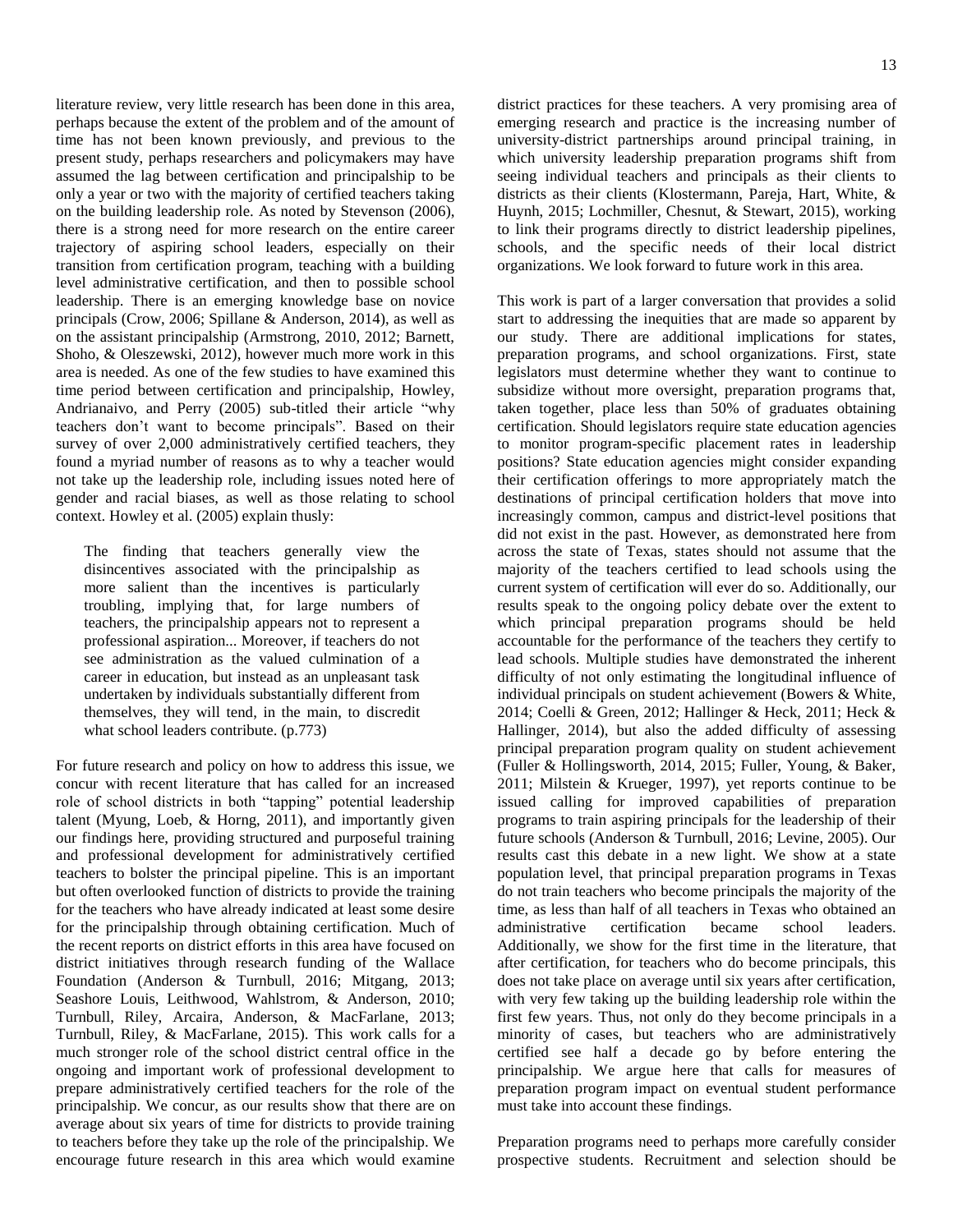aimed toward generating practicing principals, especially if the program's mission is built around preparing the next generation of school leaders. Further, and even more relevant, is the need for programs to inform aspiring leaders about the current state of inequities in the selection process. This way, as aspiring leaders move into administration, they might have the requisite knowledge to disrupt power imbalances.

Our findings here indicate that pathways to the principalship are neither race nor gender-neutral. Hence, school organizations must be more cognizant of their personnel decisions. The same sorts of multicultural education and racial awareness training presented to students in many preparation programs ought be experienced by those responsible for the selection and assignment of school leaders. We further recommend the monitoring of recruitment, selection, and assignment processes over time. Examining the demographics of those currently in the principalship may be revealing, but we must not lose sight of that fact that there is a point when it is too late to examine and address why disproportionality is present. There should be an understanding of rates at different points of the leadership pipeline, such as the credentialing, application, interview, and offer stages. Examining multiple points in the pipeline can help bring more to light about those who successfully transition into the principalship, and those who do not.

There are also more implications for research. First, adding in more controls for personal background attributes could be helpful when studying administrator selection and assignment processes. While consistent, reliable records of undergraduate institution and principal preparation / master's program attended were not available for all individuals in our study, including such information in the future, could help to clarify their influence on the probability of becoming a principal, as extant findings differ across and within state contexts (see Bastian & Henry, 2015; Fuller et al., 2007; Fuller, Hollingworth, & An, 2016; Gates et al., 2004; Papa et al., 2002). Additional implications for research are captured by our discussion of the limitations to this study.

### **Limitations and Conclusion**

The largest limitation to this study is the lack of information about the degree to which principal certification holders sought employment as a principal. That is to say, we do not know how often they applied, were interviewed, and given offers for principal positions. That said, if DeAngelis and Kwakyu Oconnor's (2012) findings from Illinois (that teachers with principal certification who were female or of color were, for the most part, *at least as likely* to apply for, interview, and accept principal positions in comparison to their White peers) held true for Texas, then our findings would be all the more indicative of bias. Additionally, there are limitations as to the generalizability of this study. As the literature review indicates, state context matters, and although this study has a great deal to say about the massive and diverse public education system of Texas, our findings may not hold true for locations with very unique or different demographic and cultural characteristics. Further, we did not account for school level (e.g. elementary or secondary) in our analyses. Understanding the influence of the school level in which teachers begin their careers, obtain

principal certification, and ultimately enter administration could have bearing on our findings, however a thorough and contributory exploration of these factors necessitates the space of separate studies.

Our findings represent the production and selection process as a large black box. We have high hopes for the potential of qualitative research to lift the lid on this box to better explicate and contextualize these processes so that a more equitable leadership pipeline may be established. Another limitation pertains to our paradigmatic perspective, which was informed by critical quantitative inquiry; we wish to thank Daniel B. Saunders for challenging our thinking in this area. Where critical research aims to give voice to those underrepresented and amplify their counternarrative, quantitative work bypasses much of this and instead represents these important human aspects as numerical measures. Such practice runs the risk of essentializing groups, neglecting individual agency, and reducing complex relationships and influences to predictable, consistent effects. We hope that this potential limitation is outweighed by the fact that our work reveals serious racial/ethnic and gender inequities in an otherwise ordinaryseeming process. To the extent that our analysis lends credence to the argument that principal selection in Texas might be influenced by systemic bias, and can be a vehicle for interrupting inequitable practices, we feel that our work indeed responds to Baez' (2007) call for critical, quantitative work to support transformative practice.

#### **Notes**

- 1. A term determined by Farley-Ripple, Solano, and McDuffie (2012) to be similarly explored in the literature through related terminologies such as *attrition*, *mobility,*  and *stability*.
- 2. The "race/ethnicity" term is used in this study to indicate that categorizations of race and ethnicity are considered together to understand the careers paths of different groups of educators. We understand that race and ethnicity are separate constructs. We also recognize that people of a common race can be ethnically diverse, just members of a common ethnic group can be racially diverse.
- 3. While sex is likely a more accurate descriptor of the information being conveyed, gender is the term employed by the Texas Education Agency in our data to differentiate male and female educators.
- 4. Determined by enrollment and coded as four distinct dummy variables.  $1=0$  to  $600$  students,  $2=601-1200$ students,  $3=1207-1800$  students,  $4=1801+$  students
- 5. Determined by IES Common Core data standards and coded as dummy variables. 1=rural, 2=town, 3=suburban, 4=urban.

# **Suggested Citation:**

Davis, B.W., Gooden, M.A., Bowers, A.J. (2017) Pathways to the Principalship: An Event History Analysis of the Careers of Teachers with Administrator Certification. *American Educational Research Journal*, 54(2), p.207-240.

[http://journals.sagepub.com/doi/abs/10.3102/000283121668753](http://journals.sagepub.com/doi/abs/10.3102/0002831216687530) [0](http://journals.sagepub.com/doi/abs/10.3102/0002831216687530)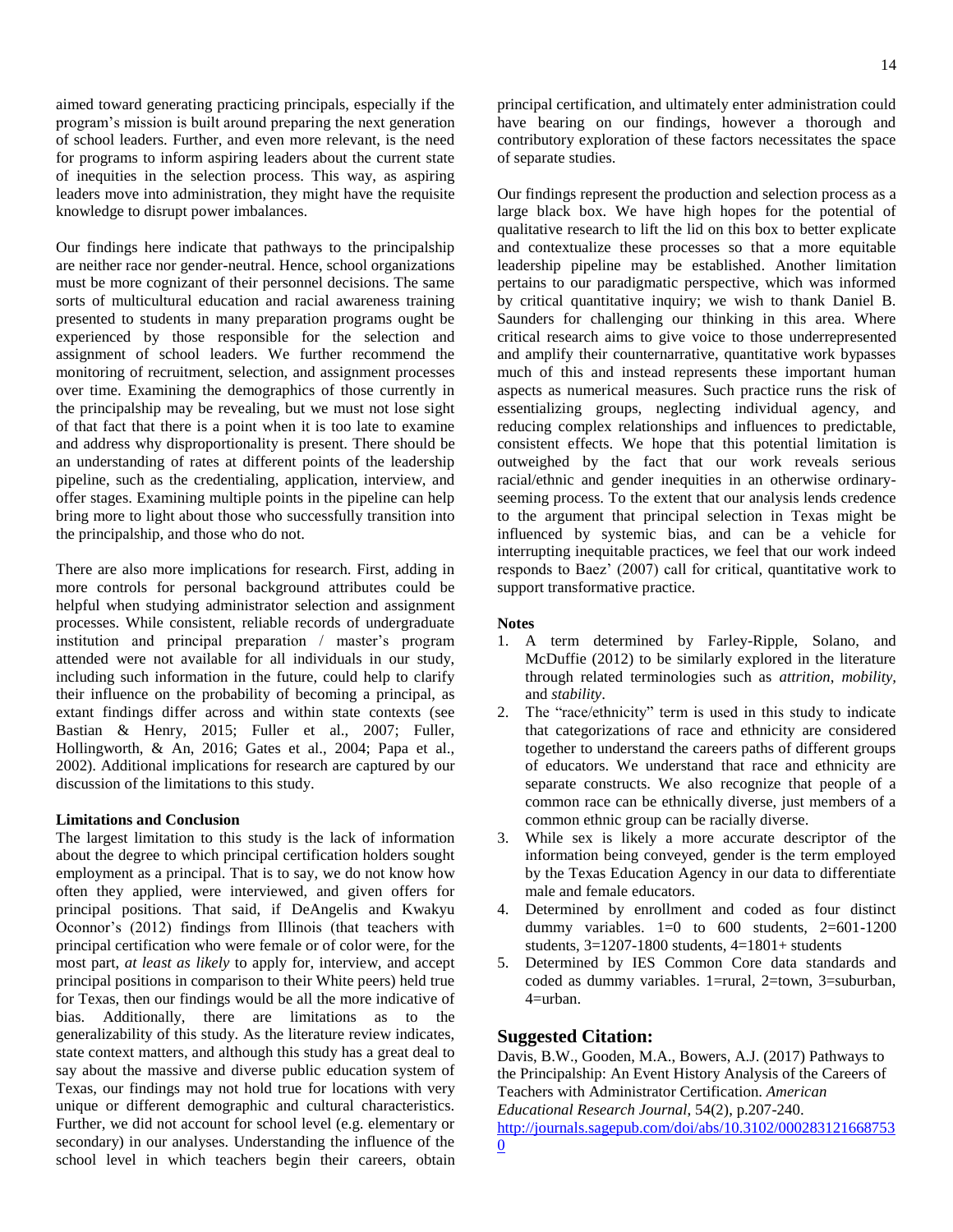- Allison, P. D. (1982). Discrete-time methods for the analysis of event histories. *Sociological Methodology*, *13*(1), 61–98.
- Allison, P. D. (1984). *Event history analysis: Regression for longitudinal event data*. Beverly Hills, CA: Sage Publications.
- Anderson, L. M., & Turnbull, B. J. (2016). Evaluating and supporting principals: Building a stronger principalship. New York: The Wallace Foundation.
- Armstrong, D. E. (2010). Rites of passage: Coercion, compliance, and complicity in the socialization of new vice-principals. Teachers College Record, 112(3), 685-722.
- Armstrong, D. E. (2012). Connecting personal change and organizational passage in the transition from teacher to vice principal. *Journal of School Leadership, 22*(3), 398- 424.
- Baez, B. (2007). Thinking critically about the "critical": Quantitative research as social critique. *New Directions for Institutional Research*, (133), 17–23. <http://doi.org/10.1002/ir.201>
- Baker, B. D., Punswick, E., & Belt, C. (2010). School leadership stability, principal moves, and departures: Evidence from Missouri. *Educational Administration Quarterly*, *46*(4), 523–557. <http://doi.org/10.1177/0013161X10383832>
- Barnett, B. G., Shoho, A. R., & Oleszewski, A. M. (2012). The job realities of beginning and experienced assistant principals. *Leadership and Policy in Schools, 11*(1), 92- 128. doi: 10.1080/15700763.2011.611924
- Bastian, K. C., & Henry, G. T. (2015). The apprentice: Pathways to the principalship and student achievement. *Educational Administration Quarterly*, *51*(4), 600–639. <http://doi.org/10.1177/0013161X14562213>
- Béteille, T., Kalogrides, D., & Loeb, S. (2012). Stepping stones: Principal career paths and school outcomes. *Social Science Research*, *41*(4), 904–919. doi:10.1016/j.ssresearch.2012.03.003
- Bowers, A. J. (2010). Toward addressing the issues of site selection in eistrict effectiveness research: A two-level hierarchical linear growth model. *Educational Administration Quarterly*, *46*(3), 395–425. <https://doi.org/10.1177/0013161X10375271>
- Bowers, A. J. (2015). Site selection in school district research: A measure of effectiveness using hierarchical longitudinal growth models of performance. *School Leadership & Management*, *35*(1), 39–61. <https://doi.org/10.1080/13632434.2014.962500>
- Bowers, A. J., & Lee, J. (2013). Carried or defeated? Examining the factors associated with passing school district bond elections in Texas, 1997-2009. *Educational Administration Quarterly*, *49*(5), 732–767. <https://doi.org/10.1177/0013161X13486278>
- Bowers, A.J., Chen, J. (2015) Ask and Ye Shall Receive? Automated Text Mining of Michigan Capital Facility Finance Bond Election Proposals to Identify which Topics are Associated with Bond Passage and Voter Turnout. *Journal of Education Finance*, 41(2), p.164-196. <https://doi.org/10.7916/D8FJ2GDH>
- Bowers, A.J, & R. White, B. (2014). Do principal preparation and teacher qualifications influence different types of

school growth trajectories in Illinois? A growth mixture model analysis. *Journal of Educational Administration*, 52(5), 705-736[. https://doi.org/10.1108/JEA-12-2012-0134](https://doi.org/10.1108/JEA-12-2012-0134)

- Box-Steffensmeier, J. M. (2004). *Event history modeling: A guide for social scientists*. Cambridge, NY: Cambridge University Press.
- Boyce, J., & Bowers, A. J. (2016). Principal turnover: Are there different types of principals who move from or leave their schools? A latent class analysis of the 2007–2008 Schools and Staffing Survey and the 2008–2009 Principal Follow-Up Survey. *Leadership and Policy in Schools*, *15*(3), 237– 272[. https://doi.org/10.1080/15700763.2015.1047033](https://doi.org/10.1080/15700763.2015.1047033)
- Branch, G. F., Hanushek, E. A., & Rivkin, S. G. (2012). *Estimating the effect of leaders on public sector productivity: The case of school principals*. National Bureau of Economic Research. Retrieved from <http://www.nber.org/papers/w17803>
- Brown, K. S., & White, B. R. (2010). *The state of leadership: Public school principals in Illinois*. Edwardsville, IL: Illinois Education Research Council.
- Carter, P. L., & Welner, K. G. (2013). *Closing the opportunity gap: What America must do to give every child an even chance*. Oxford University Press.
- Census Bureau (2014). Metropolitan and micropolitan statistical area totals dataset: Population and estimated components of change: April 1, 2010 to July 1, 2013. Retrieved from: [https://www.census.gov/popest/data/metro/totals/2013/CB](https://www.census.gov/popest/data/metro/totals/2013/CBSA-EST2013-alldata.html) [SA-EST2013-alldata.html](https://www.census.gov/popest/data/metro/totals/2013/CBSA-EST2013-alldata.html)
- Crawford, E. R., & Fuller, E. J. (2015). A Dream attained or deferred? Examination of production and placement of Latino administrators. *Urban Education*. <http://doi.org/10.1177/0042085915602537>
- Crow, G. M. (2006). Complexity and the beginning principal in the United States: perspectives on socialization. Journal of Educational Administration, 44(4), 310-325. doi: 10.1108/09578230610674930
- DeAngelis, K. J. (2013). A look at returning teachers. *Education Policy Analysis Archives*, *21*(0), 1-31. <http://doi.org/10.14507/epaa.v21n13.2013>
- DeAngelis, K. J., & Kawakyu O'Connor, N. K. (2012). Examining the pipeline into educational administration: An analysis of applications and job offers. *Educational Administration Quarterly*, *48*(3), 468–505. <http://doi.org/10.1177/0013161X11436269>
- Dillard, C. B. (1995). Leading with her life: An African American feminist (re)interpretation of leadership for an urban high school principal. *Educational Administration Quarterly*, *31*(4), 539–563. <http://doi.org/10.1177/0013161X9503100403>
- Dillard, C. B. (2010). The substance of things hoped for, the evidence of things not seen: Examining an endarkened feminist epistemology in educational research and leadership. *International Journal of Qualitative Studies in Education*, *13*(6), 661–681. <http://doi.org/10.1080/09518390050211565>
- Fuller, E. J., & Hollingworth, L. (2014). A bridge too far? Challenges in evaluating principal effectiveness. *Educational Administration Quarterly, 50*(3), 466-499. doi: 10.1177/0013161x13506595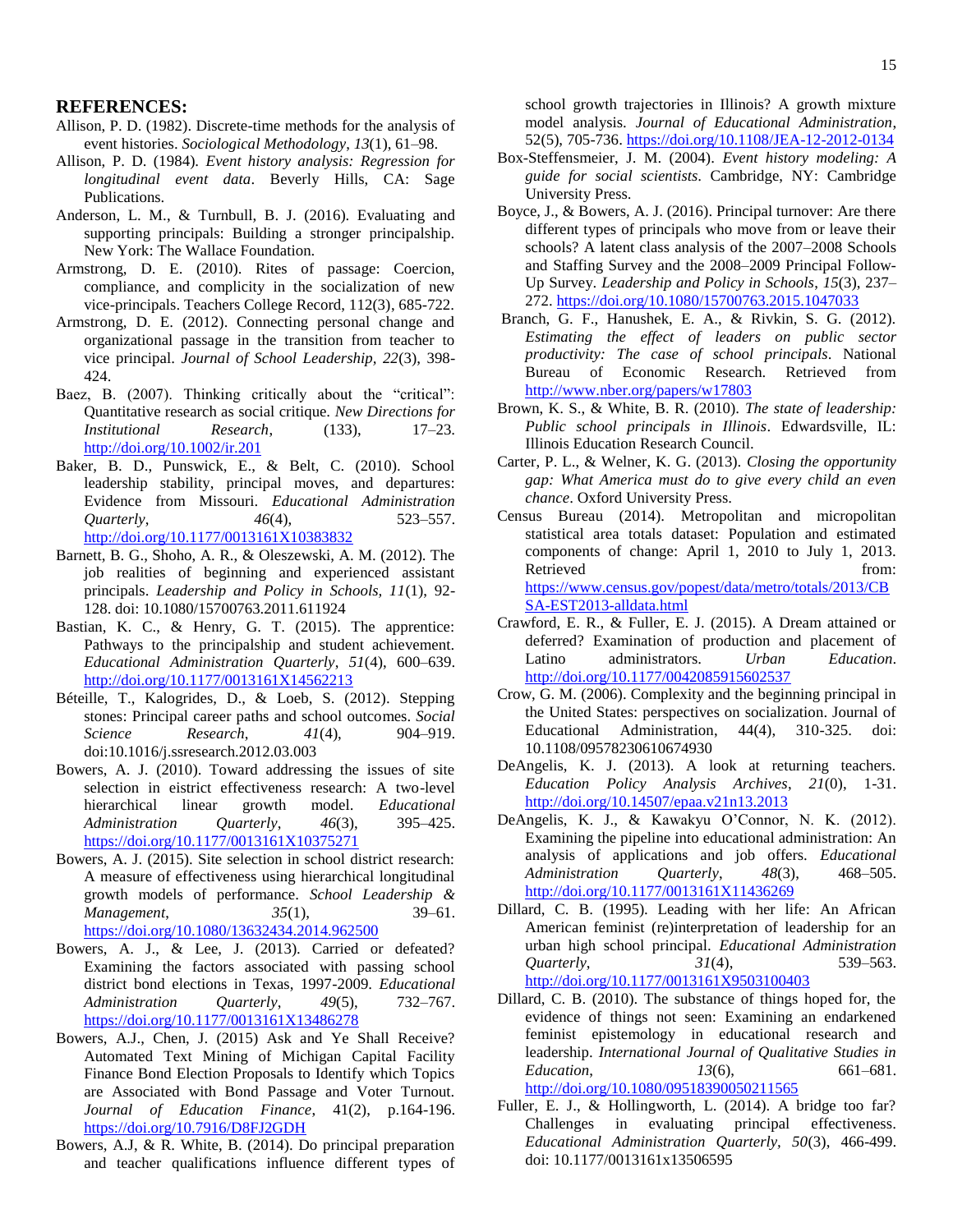- Fuller, E. J., & Hollingworth, L. (2015). Exploring best practices in evaluating principal preparation programs. Paper presented at the Annual meeting of the American Educational Research Association (AERA), Chicago, IL.
- Fuller, E. J., Hollingworth, L., & An, B. P. (2016). The impact of personal and program characteristics on the placement of school leadership preparation program graduates in school leader positions. *Educational Administration Quarterly,* 52(4), 52(4), 643-674. <http://doi.org/10.1177/0013161X16656039>
- Fuller, E. J., Young, M., & Baker, B. D. (2011). Do principal preparation programs influence student achievement through the building of teacher-team qualifications by the principal? An exploratory analysis. *Educational Administration Quarterly, 47*(1), 173-216. doi: 10.1177/0011000010378613
- Fuller, E., Young, M., & Orr, T. (2007, April). *Career pathways of principals in Texas*. Presented at the annual conference of the American Educational Research Association, Chicago, IL.
- Gates, S. M., Guarino, C., Santibáñez, L., Brown, A., Ghosh-Dastidar, B., & Chung, C. H. (2004). *Career paths of school administrators in North Carolina*. Santa Monica, CA: RAND.
- Gates, S. M., Ringel, J. S., Santibanez, L., Ross, K. E., & Chung, C. H. (2003). *Who is leading our schools?: An overview of school administrators and their careers*. Santa Monica, CA: RAND Corporation.
- Gates, S. M., Ringel, J. S., Santibañez, L., Guarino, C., Ghosh-Dastidar, B., & Brown, A. (2006). Mobility and turnover among school principals. *Economics of Education Review*, *25*(3), 289–302. doi:10.1016/j.econedurev.2005.01.008
- Gooden, M. A. (2005). The role of an African American principal in an urban information technology high school. *Educational Administration Quarterly*, *41*(4), 630–650. <https://doi.org/10.1177/0013161X04274273>
- Hallinger, P., & Heck, R. H. (1998). Exploring the principal's contribution to school effectiveness: 1980-1995. *School Effectiveness and School Improvement*, *9*(2), 157–191. <http://doi.org/10.1080/0924345980090203>
- Hernandez, F., & Murakami, E. (2016). Counterstories about Leadership: A Latina School Principal's Experience from a Less Documented View in an Urban School Context. *Education Sciences*, *6*(1), 6. <http://doi.org/10.3390/educsci6010006>
- Howley, A., Andrianaivo, S., & Perry, J. (2005). The pain outweighs the gain: Why teachers don't want to become principals. *Teachers College Record, 107*(4), 757-782.
- Jean-Marie, G. (2013). The subtlety of age, gender, and race barriers: A case study of early career African American female principals. *Journal of School Leadership*, *23*(3), 615–639.
- Jean-Marie, G., Williams, V. A., & Sherman, S. L. (2009). Black Women's Leadership Experiences: Examining the Intersectionality of Race and Gender. *Advances in Developing Human Resources*, *11*(5), 562–581. <http://doi.org/10.1177/1523422309351836>
- Khalifa, M. A., Gooden, M. A., & Davis, J. E. (2016). Culturally responsive school leadership: A synthesis of the literature. *Review of Educational Research*,

34654316630383.

<https://doi.org/10.3102/0034654316630383>

- Klostermann, B. K., Pareja, A. S., Hart, H., White, B. R., & Huynh, M. H. (2015). Restructuring principal preparation in Illinois: Perspectives on implementation successes, challenges, and future outlook. Edwardsville, IL: Illinois Education Research Council.
- Lankford, R. H., O'Connell, R. W., & Wyckoff, J. H. (2003). Our next generation: School leadership in New York state. RAND.
- Leithwood, K., Louis, K. S., Anderson, S., & Wahlstrom, K. (2004). *Review of research: How leadership influences student learning*. New York: Wallace Foundation.
- Levine, A. (2005). Educating school leaders. New York: Education Schools Project.
- Lochmiller, C. R., Chesnut, C. E., & Stewart, M. S. (2015). Preparing leaders in an era of school turnarounds: The promise of university/district partnerships as a lever for program improvement. In A. J. Bowers, A. R. Shoho & B. G. Barnett (Eds.), Challenges and opportunities of educational leadership research and practice: The state of the field and its multiple futures (Vol. 6, pp. 199-223). Charlotte, NC: Information Age Publishing.
- Loeb, S., Kalogrides, D., & Horng, E. L. (2010). Principal preferences and the uneven distribution of principals across schools. *Educational Evaluation and Policy Analysis*, *32*(2), 205 –229. <http://doi.org/10.3102/0162373710369833>
- Lomotey, K. (1993). African-American principals: Bureaucrat/administrators and ethno-humanists. *Urban Education*, *27*395-412. doi:10.1177/0042085993027004005Long, J. S. (1997). *Regression models for categorical and limited dependent variables*. Thousand Oaks: Sage Publications.
- Mascall, B., & Leithwood, K. (2010). Investing in leadership: The district's role in managing principal turnover. *Leadership and Policy in Schools*, *9*(4), 367–383. <http://doi.org/10.1080/15700763.2010.493633>
- Méndez-Morse, S., Murakami, E. T., Byrne-Jiménez, M., & Hernandez, F. (2015). Mujeres in the principal's office: Latina school leaders. *Journal of Latinos and Education*, *14*(3), 171–187.

<http://doi.org/10.1080/15348431.2014.973566>

- Milner, H. R. (2012). Beyond a test score: Explaining opportunity gaps in educational practice. *Journal of Black Studies*, *43*(6), 693–718. http://doi.org/10.1177/0021934712442539
- Milstein, M. M., & Krueger, J. A. (1997). Improving educational administration preparation programs: What we have learned over the past decade. Peabody Journal of Education,  $72(2)$ ,  $100-116$ . doi: 10.1207/s15327930pje7202\_6
- Mitgang, L. (2013). Districts matter: Cultivating the principals urban schools need. New York, NY: The Wallace Foundation.
- Murakami, E. T., Hernandez, F., Mendez-Morse, S., & Byrne-Jimenez, M. (2015). Latina/o school principals: Identity, leadership and advocacy. *International Journal of Leadership in Education*, *0*(0), 1–20. <http://doi.org/10.1080/13603124.2015.1025854>